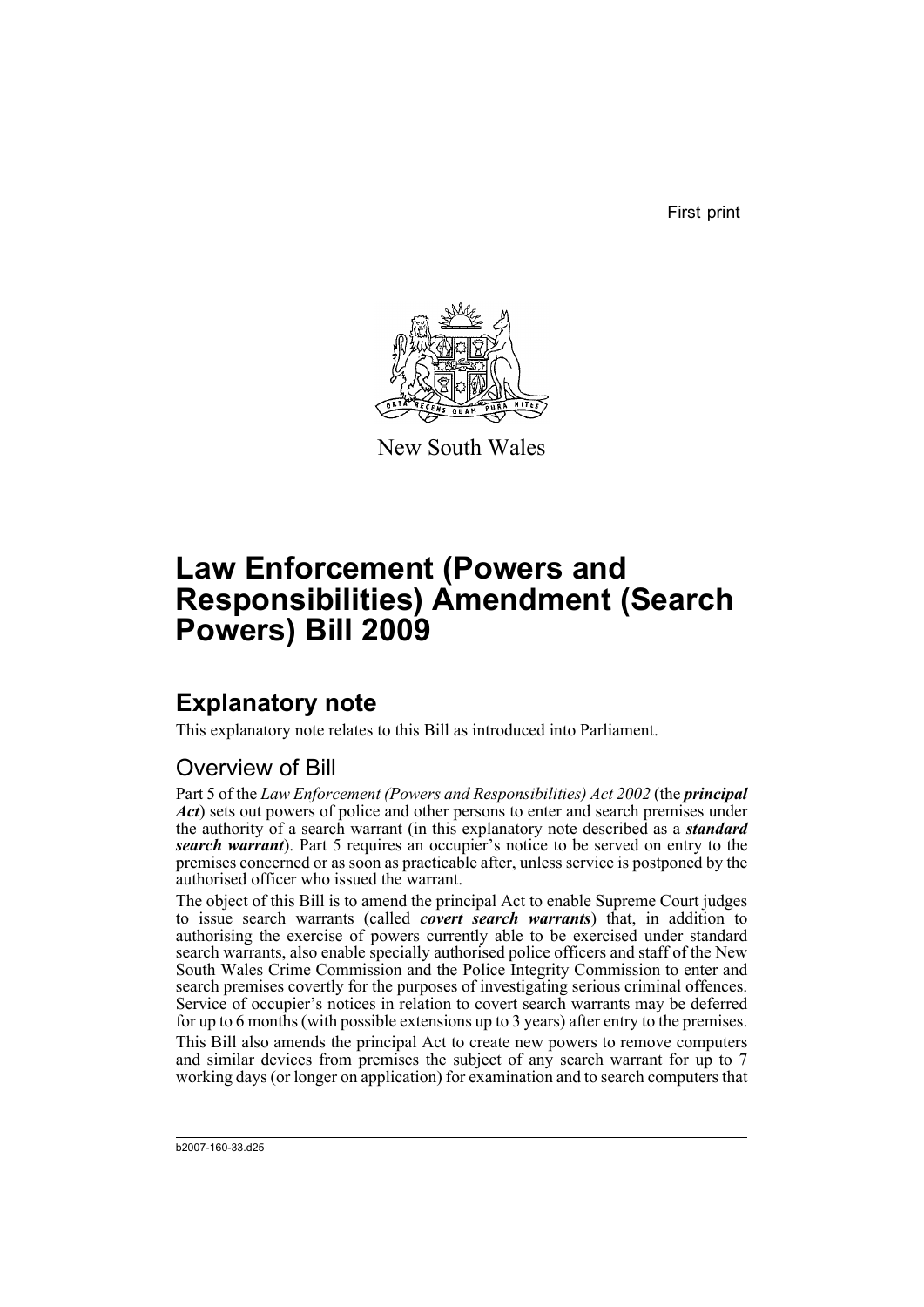Explanatory note

are "networked" to a computer at the premises. The Bill amends the *Terrorism (Police Powers) Act 2002* to enable eligible persons executing covert search warrants under that Act to exercise similar powers under that Act.

This Bill also makes consequential amendments to other Acts and the *Law Enforcement (Powers and Responsibilities) Regulation 2005*.

### Outline of provisions

**Clause 1** sets out the name (also called the short title) of the proposed Act.

**Clause 2** provides for the commencement of the proposed Act on a day or days to be appointed by proclamation.

### **Schedule 1 Amendment of Law Enforcement (Powers and Responsibilities) Act 2002 No 103**

**Schedule 1 [1] and [3]** amend sections 3 and 46, respectively, of the principal Act to insert definitions into the Act for the purposes of the new provisions relating to covert search warrants.

**Schedule 1 [4]** amends section 46 to make it clear that Part 5 of the principal Act (as amended) does not apply to or affect covert search warrants issued under the *Terrorism (Police Powers) Act 2002*.

**Schedule 1 [5]** inserts new sections 46A–46C into the principal Act.

**New section 46A** defines *searchable offence* in relation to search warrants. A standard search warrant may be obtained in relation to the same offences as is currently the case under Part 5 of the principal Act. Covert search warrants will only be able to be obtained in relation to specified serious offences. These are generally indictable offences punishable by imprisonment for a period of 7 years or more that involve various drug, sexual and other serious offences.

**New section 46B** defines *eligible Judge*. A covert search warrant will only be able to be issued by an eligible Judge.

**New section 46C** specifies the persons (called *eligible applicants*) who are authorised to apply for a covert search warrant. They are police officers authorised to make applications by a police officer holding the rank of Superintendent or above, Commissioners or Assistant Commissioners for the New South Wales Crime Commission and the Police Integrity Commission and members of staff of the New South Wales Crime Commission and Police Integrity Commission authorised by the Commissioner for the New South Wales Crime Commission or the Commissioner for the Police Integrity Commission, respectively. An authorisation may only be given if the person giving it considers that it is necessary for the entry and search of the premises to be conducted without the knowledge of any occupier of the premises.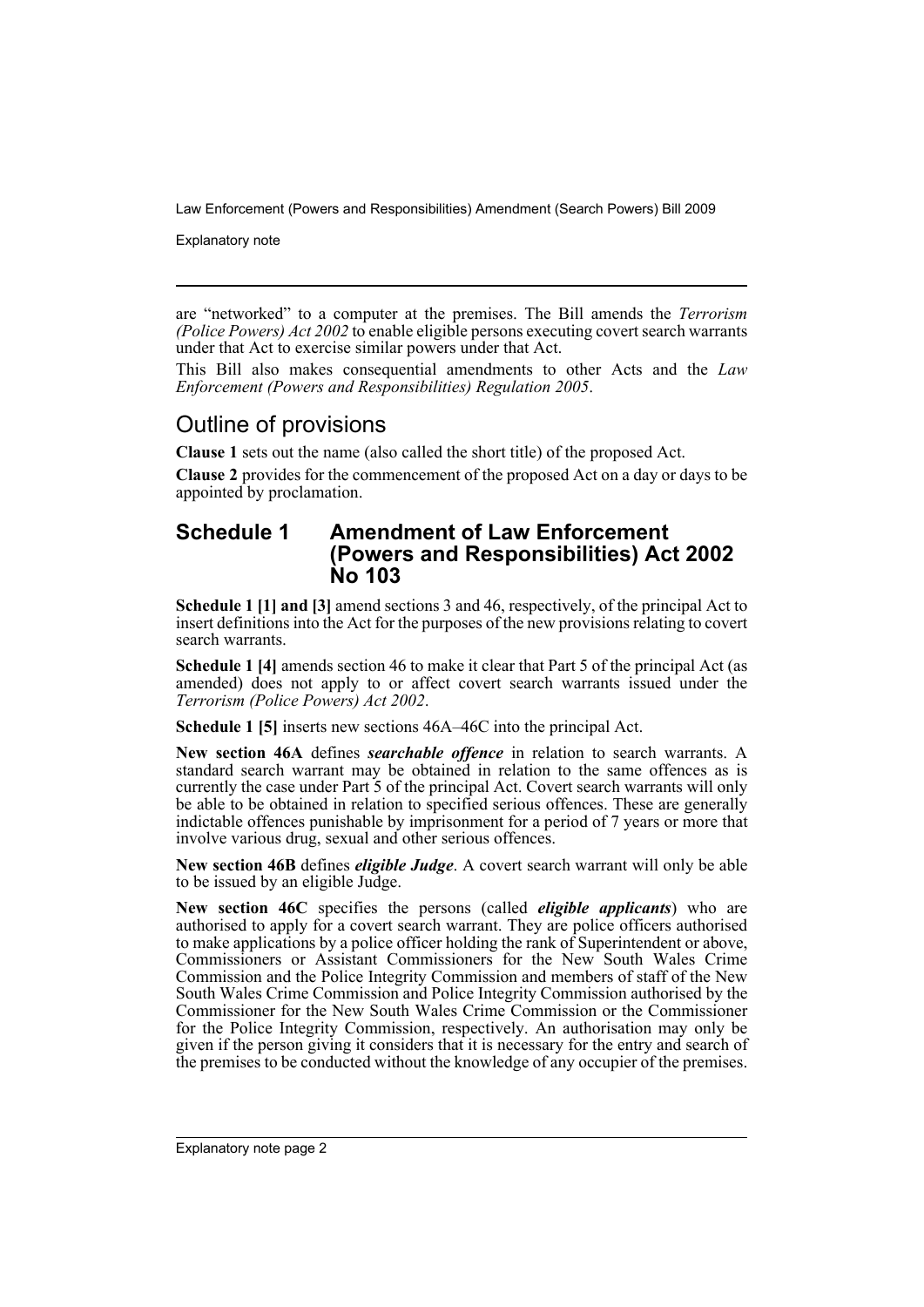Explanatory note

**Schedule 1 [7]** omits sections 47–50 and inserts new sections 47, 47A, 48, 49, 49A and 50 into the principal Act.

**New section 47** sets out the grounds on which an application for a standard search warrant or covert search warrant may be made. It restates (without changing the substance) the grounds on which a standard search warrant may currently be issued. An eligible applicant who proposes to enter and search premises covertly may apply for a covert search warrant if the applicant suspects on reasonable grounds that there is, or within 10 days will be, in or on the premises a thing of a kind connected with a searchable offence and considers that it is necessary for the entry and search to be conducted without the knowledge of the occupier of the premises.

**New section 47A** describes the features of, and difference in the authority conferred by, standard search warrants and covert search warrants. A standard search warrant authorises an executing officer to enter the subject premises and to search for things connected with a particular searchable offence. Under the authority of a covert search warrant, police officers and certain members of the staff of the New South Wales Crime Commission and Police Integrity Commission may enter the subject premises without the occupier's knowledge, impersonate another person for the purpose of executing the warrant and may do anything else that is reasonable to conceal anything done in the execution of the warrant from the occupier. They may also gain access to the subject premises by entering adjoining and adjacent premises without the knowledge of the occupier of those premises. Provision is made elsewhere in this Bill for the occupier of the subject and adjoining premises to subsequently be notified of the entry (see **Schedule 1 [23] and [24]**).

**New section 48** sets out the grounds on which the two kinds of search warrants may be issued and enables a standard search warrant to be issued instead of a covert search warrant in specified circumstances.

**New section 49** specifies that things may be seized and detained in the execution of a search warrant. It also enables a covert search warrant to authorise placement of things in substitution for seized things.

**New section 49A** authorises the return or retrieval of certain things seized or placed under a covert search warrant.

**New section 50** empowers a person executing a search warrant to search a person found in or on premises entered under a search warrant if the person executing the warrant reasonably suspects the person of having any thing mentioned in the warrant.

**Schedule 1 [14]** replaces section 62 of the principal Act with new section 62, which sets out the information to be contained in an application for a search warrant.

**Schedule 1** [16] amends section 63 of the principal Act to make it an offence to give false or misleading information in a report or occupier's notice in relation to a search warrant, knowing it to be false or misleading.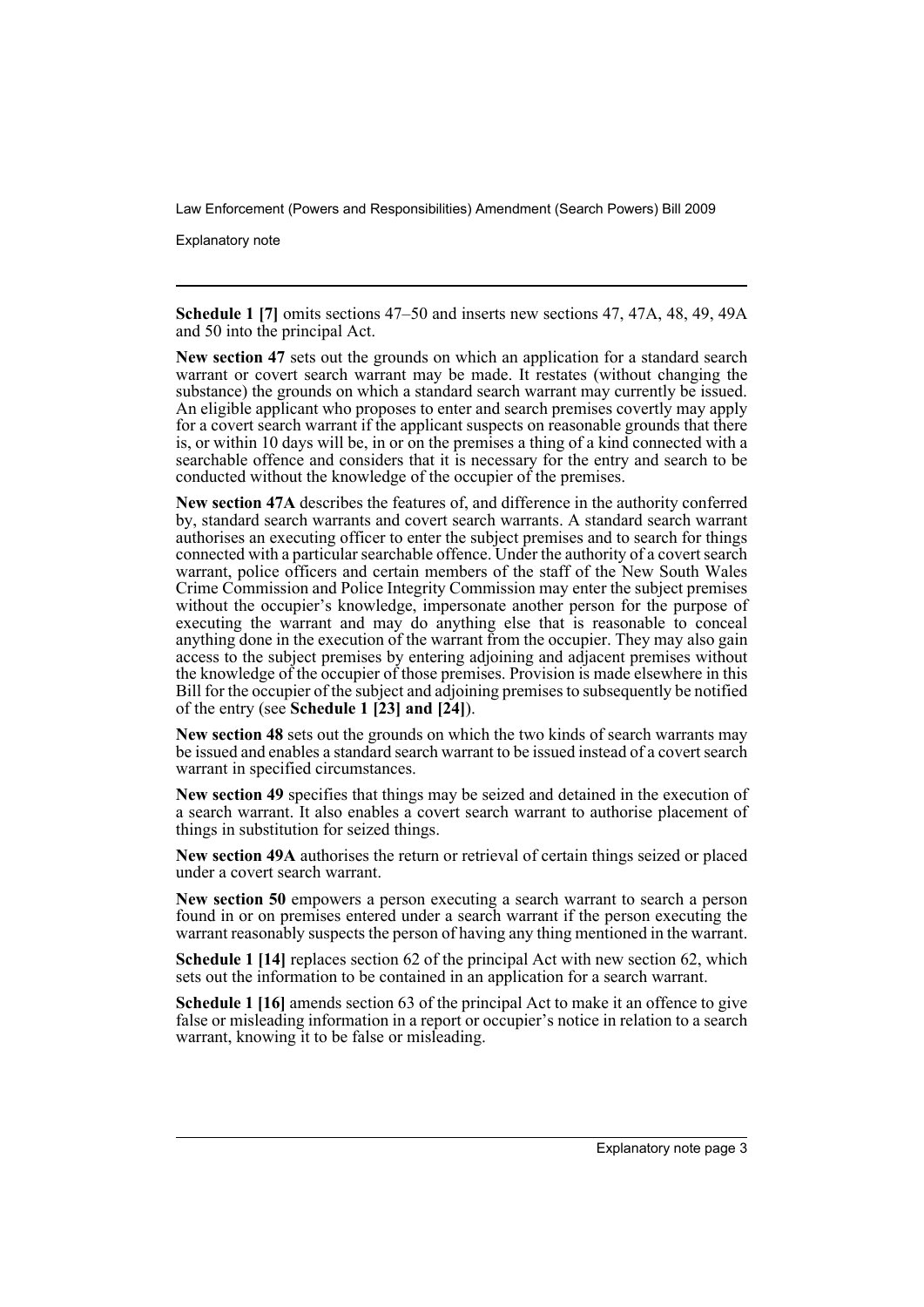Explanatory note

**Schedule 1 [20]** amends section 65 of the principal Act to require an eligible issuing officer who refuses to issue a warrant to record the grounds relied on by the officer to justify the refusal.

**Schedule 1 [21]** amends section 66 of the principal Act to require a covert search warrant to specify certain matters.

**Schedule 1 [23]** amends section 67 of the principal Act so as to alter the current requirements for service of occupier's notices in relation to the execution of standard search warrants and provide for service of occupier's notices in relation to the execution of covert search warrants. At present an occupier's notice is required to be personally served on an occupier on entry to premises or as soon as practicable after, unless service is postponed. Service may be postponed on more than one occasion (for up to 6 months at a time). New section  $67\,(4)-(7)$  instead require personal service on entry or within 48 hours after entry. If this proves impossible, an eligible issuing officer may make orders to bring the entry to the notice of the occupier otherwise than by personal service. New section  $67\,(8)$  requires service of an occupier's notice in relation to a covert search warrant as soon as practicable after the warrant is executed unless it is postponed under new section 67A (**Schedule 1 [24]**).

**Schedule 1 [24]** inserts new sections 67A and 67B into the principal Act.

**New section 67A** enables an eligible issuing officer to postpone service of an occupier's notice in relation to a covert search warrant for an initial period of up to 6 months and on further occasions for up to 3 years in total. An eligible issuing officer may not postpone service for periods exceeding 18 months in total unless satisfied that there are exceptional grounds to justify the postponement.

**New section 67B** requires an adjoining occupier's notice to be served on an adjoining occupier whose property is entered under a covert search warrant within specified periods, unless service is postponed or dispensed with by the eligible issuing officer.

**Schedule 1 [28]** amends section 70 of the principal Act to specifically authorise a person executing a search warrant to do anything reasonably necessary to render safe any dangerous article found in or on the premises.

**Schedule 1 [29]** amends section 72 of the principal Act to authorise the execution of a covert search warrant by day or by night.

**Schedule 1 [33]** amends section 73 of the principal Act to provide for the expiry of a covert search warrant 10 days after the date on which it is issued.

**Schedule 1 [40]** inserts new section 74A into the principal Act.

**New section 74A** requires a person executing a covert search warrant to report certain matters to the eligible issuing officer who issued the warrant within 10 days after the execution of the warrant or, if the warrant was not executed, within 10 days after the expiry of the warrant. A report is also to be provided if premises are entered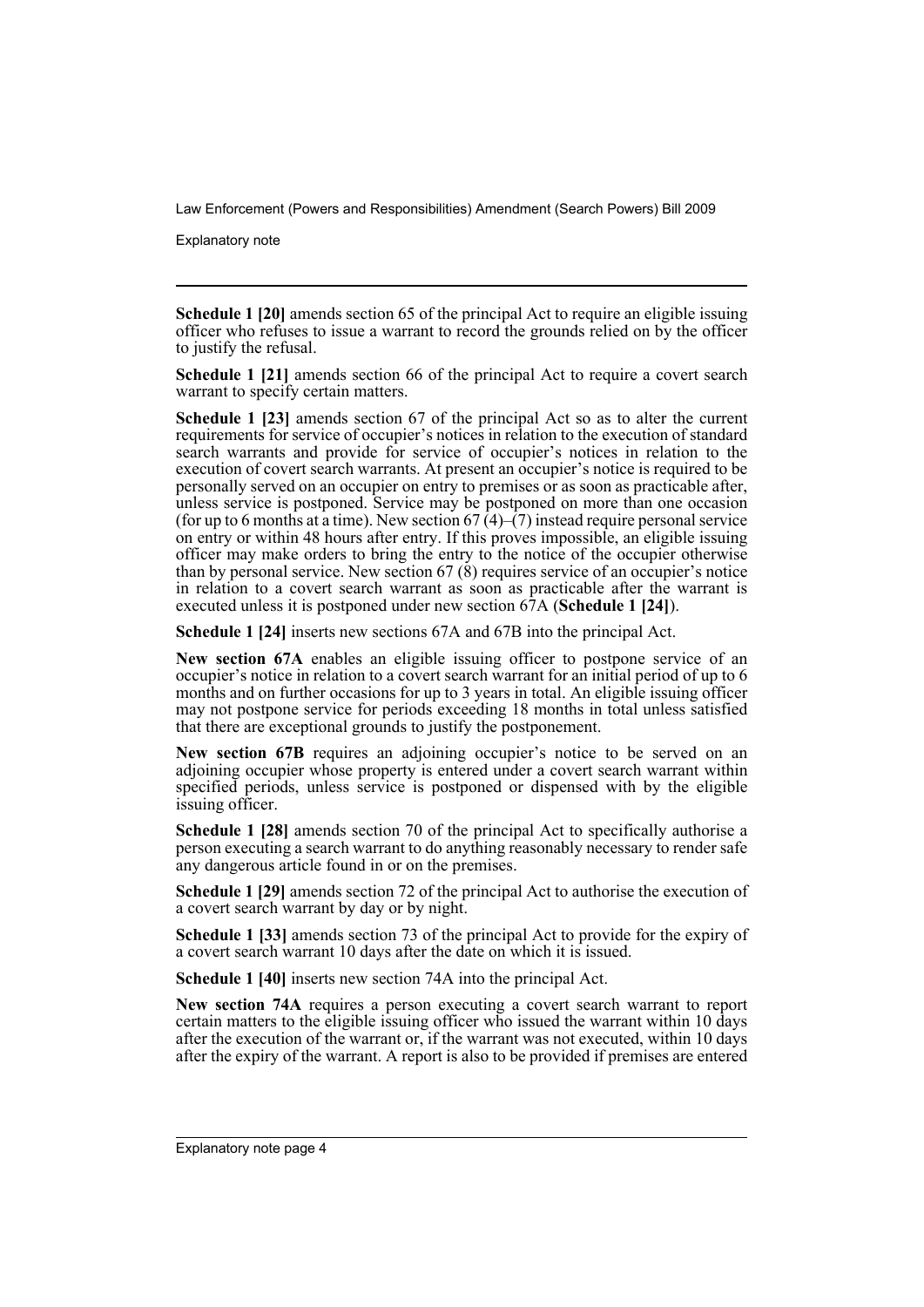Explanatory note

for the purposes of returning or retrieving a thing under new section 49A. Copies of reports provided under the new section are to be given to the Attorney General.

**Schedule 1 [42]** inserts new sections 75A and 75B into the principal Act.

**New section 75A** authorises a person executing or assisting in the execution of a warrant to bring to and operate electronic and other equipment at the premises for the purpose of examining things at the premises to determine whether they may be seized and to remove things from the premises for examination in specified circumstances.

**New section 75B** authorises a person executing or assisting in the execution of a warrant to operate computers and other equipment at the premises the subject of the warrant to access data that the person believes on reasonable grounds may be seized under the warrant and, in certain circumstances, to copy that data or take the data storage device from the premises.

**Schedule 1 [43]** inserts new sections 76A and 76B into the principal Act.

**New section 76A** provides for applications under Part 5 in respect of covert search warrants to be dealt with in the absence of the public.

**New section 76B** makes it an offence to publish certain applications, reports and notices concerning search warrants.

**Schedule 1 [45]** amends section 201 of the principal Act so that it will not require warnings to be given or evidence to be given of the identity of a police officer in exercising powers under a covert search warrant.

**Schedule 1 [46] and [47]** amend section 242 of the principal Act to provide for the Ombudsman to monitor the operation of provisions of the Act relating to covert search warrants and to make a yearly report to the Attorney General and the Minister for Police.

**Schedule 1 [48]** inserts new section 242A into the principal Act to require the Commissioner of Police, the Commissioner for the New South Wales Crime Commission and the Commissioner for the Police Integrity Commission to report annually on the exercise of powers under covert search warrants by police officers and members of staff of the New South Wales Crime Commission and the Police Integrity Commission, respectively.

**Schedule 1 [49] and [50]** amend Schedule 5 to the principal Act to enable the making of savings and transitional regulations and to make savings and transitional provisions consequent on the enactment of the proposed Act.

**Schedule 1 [2], [6], [8]–[13], [15], [17]–[19], [22], [25]–[27], [30]–[32], [34]–[39], [41] and [44]** are consequential amendments.

### **Schedule 2 Amendment of other Acts and regulation**

**Schedule 2.1** makes consequential amendments to the *Law Enforcement (Powers and Responsibilities) Regulation 2005*.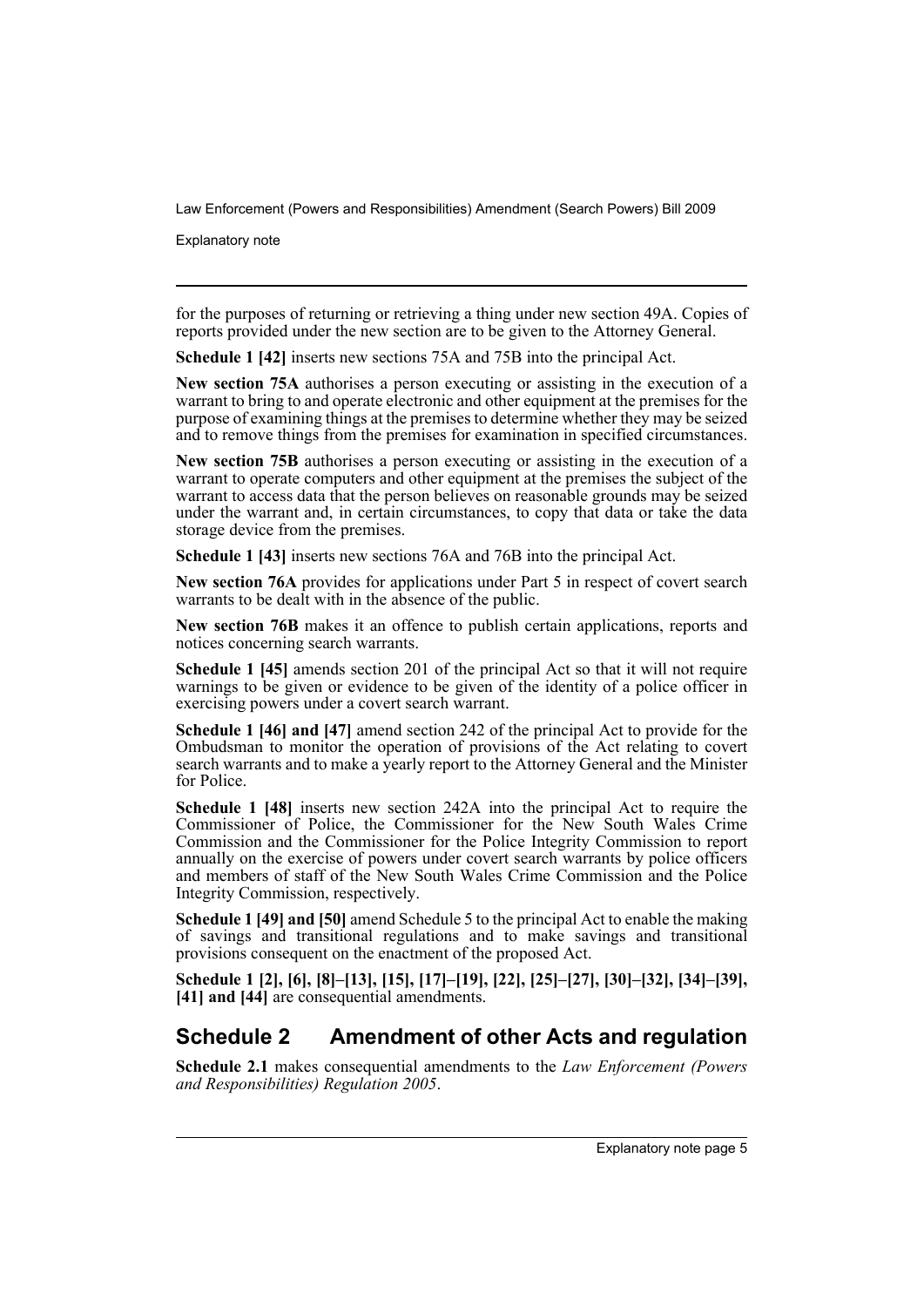Explanatory note

**Schedule 2.2** inserts a note in the *New South Wales Crime Commission Act 1985* to draw attention to the capacity for covert search warrants to be obtained by the New South Wales Crime Commission.

**Schedule 2.3** amends the *Terrorism (Police Powers) Act 2002* to enable eligible persons executing covert search warrants under that Act to exercise the powers described in the third paragraph of the Overview to this Bill.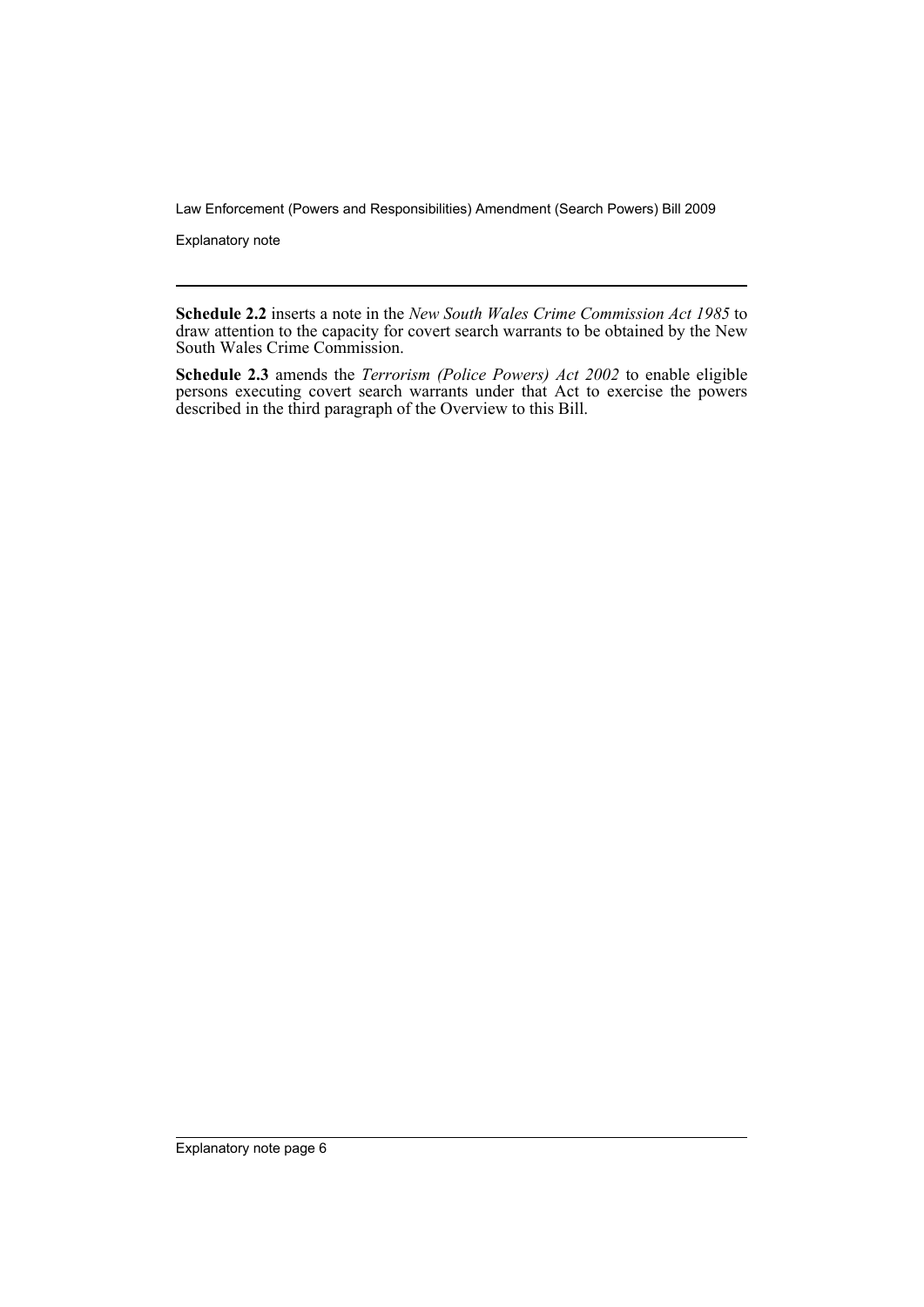First print



New South Wales

# **Law Enforcement (Powers and Responsibilities) Amendment (Search Powers) Bill 2009**

## **Contents**

|    |                                                     | Page |
|----|-----------------------------------------------------|------|
|    | Name of Act                                         |      |
| 2. | Commencement                                        | 2    |
|    | Schedule 1 Amendment of Law Enforcement (Powers and |      |
|    | Responsibilities) Act 2002 No 103                   | 3    |
|    | Schedule 2 Amendment of other Acts and regulation   | 28.  |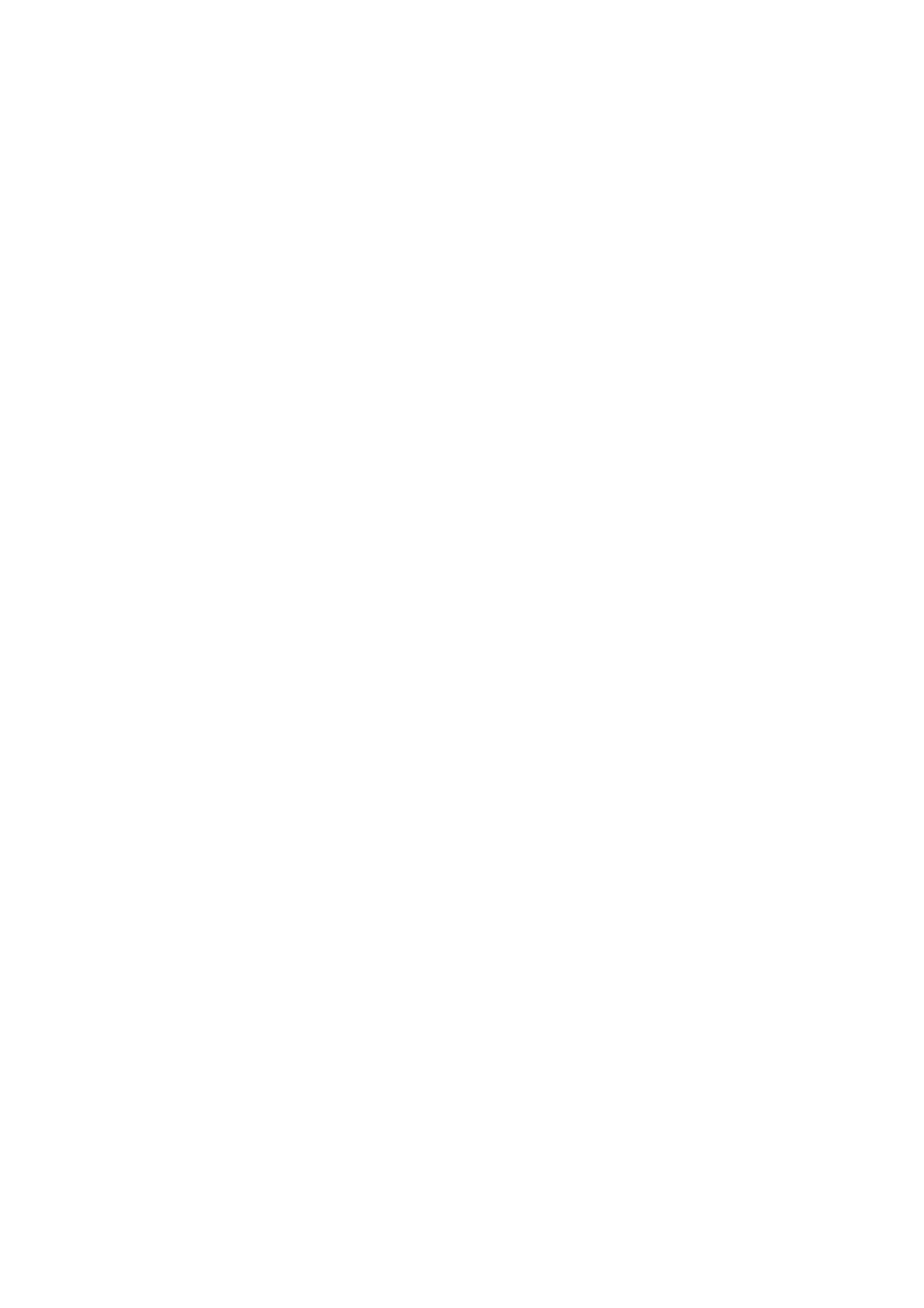

New South Wales

# **Law Enforcement (Powers and Responsibilities) Amendment (Search Powers) Bill 2009**

No , 2009

### **A Bill for**

An Act to amend the *Law Enforcement (Powers and Responsibilities) Act 2002* with respect to search powers; and for other purposes.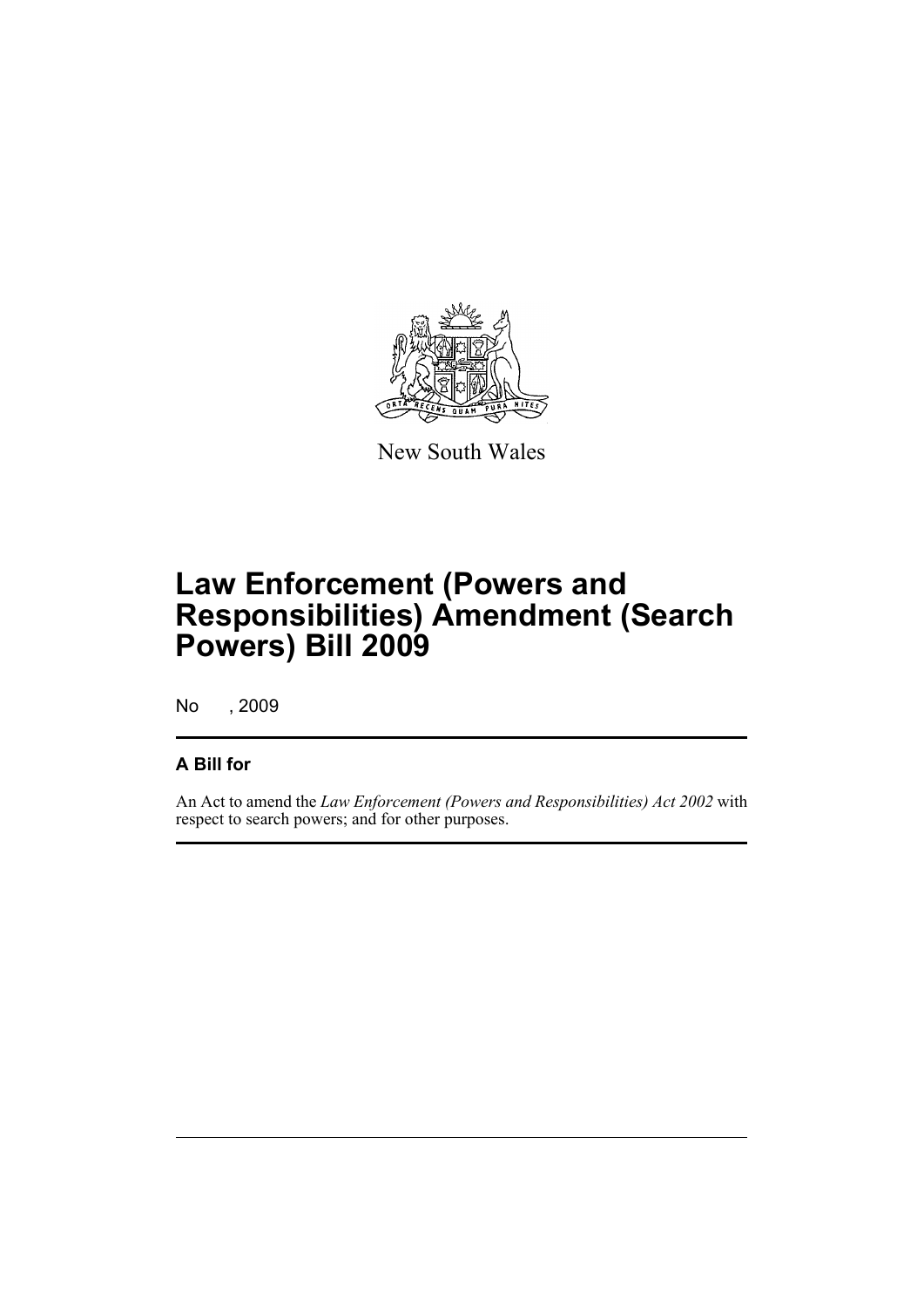<span id="page-9-1"></span><span id="page-9-0"></span>

| 1             |
|---------------|
| $\mathcal{P}$ |
| 3<br>4        |
| 5             |
| 6             |
|               |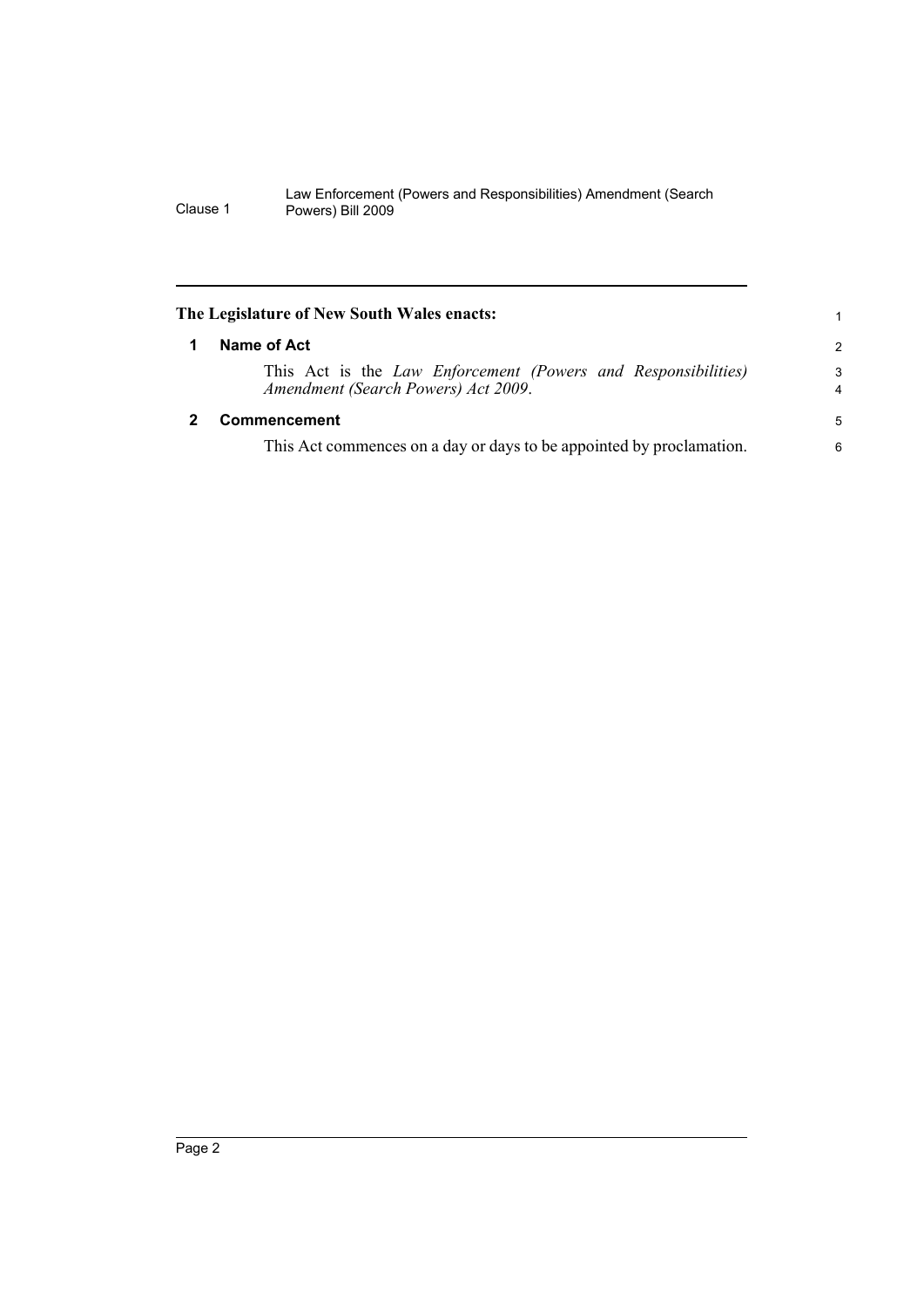Amendment of Law Enforcement (Powers and Responsibilities) Act 2002 No 103 Schedule 1

### <span id="page-10-0"></span>**Schedule 1 Amendment of Law Enforcement (Powers and Responsibilities) Act 2002 No 103**

#### **[1] Section 3 Interpretation**

Insert in alphabetical order in section 3 (1):

*covert search warrant* means a search warrant issued under Division 2 of Part 5 that may be executed covertly.

#### **[2] Section 3, note**

Omit the note at the end of the section. Insert instead:

**Note.** In a heading to a provision of this Act, a reference to the *Cth Act* is a reference to the *Crimes Act 1914* of the Commonwealth and a reference to the *former LEPRA* is a reference to a provision of Part 5 as in force immediately before it was amended by the *Law Enforcement (Powers and Responsibilities) Amendment (Search Powers) Act 2009*.

#### **[3] Section 46 Interpretation**

Insert in alphabetical order in section 46 (1):

*adjoining occupier's notice* means a notice referred to in section 67B. *authorised officer* for a covert search warrant means an eligible

Judge.

*eligible applicant*, for a search warrant, means:

(a) any police officer, or (b) if it is a covert search warrant—any person authorised to apply for such a warrant under section 46C.

*eligible issuing officer* means:

- (a) for a warrant other than a covert search warrant—an authorised officer, or
- (b) for a covert search warrant—an eligible Judge, or
- (c) for a notice to produce issued under Division 3—an authorised officer.

*eligible Judge*—see section 46B.

#### *executing officer* means:

(a) for a warrant other than a covert search warrant—any police officer, or

(b) for a covert search warrant:

(i) any police officer, or

1  $\mathfrak{p}$ 3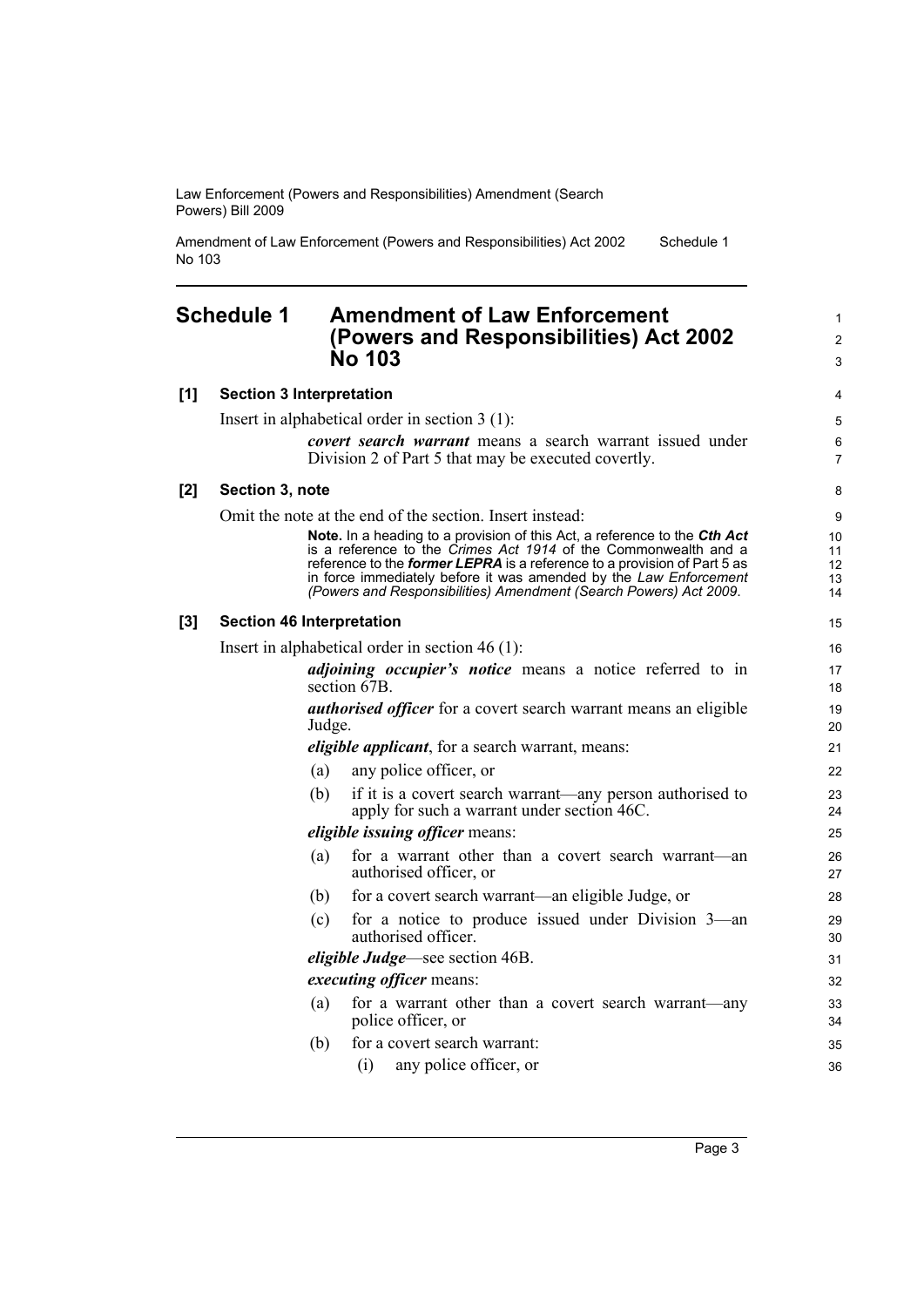Schedule 1 Amendment of Law Enforcement (Powers and Responsibilities) Act 2002 No 103

|     |     |                       | (ii)                            | any member of staff of the Police Integrity<br>Commission if the applicant for the warrant was<br>authorised to make the application under section<br>$46C(1)$ (b), or           | 1<br>$\overline{\mathbf{c}}$<br>3<br>4 |
|-----|-----|-----------------------|---------------------------------|----------------------------------------------------------------------------------------------------------------------------------------------------------------------------------|----------------------------------------|
|     |     |                       | (iii)                           | any member of staff of the New South Wales Crime<br>Commission if the applicant for the warrant was<br>authorised to make the application under section<br>46C $(1)(c)$ .        | 5<br>6<br>7<br>8                       |
|     |     |                       |                                 | <i>indictable offence</i> includes any act or omission which if done, or<br>omitted to be done, in New South Wales would constitute an<br>offence punishable on indictment.      | 9<br>10<br>11                          |
|     |     |                       |                                 | searchable offence—see section 46A.                                                                                                                                              | 12                                     |
|     |     |                       |                                 | <i>subject premises</i> , in relation to a warrant or an application for a<br>warrant, means premises the subject of the warrant or the<br>application (as the case may be).     | 13<br>14<br>15                         |
| [4] |     | <b>Section 46 (4)</b> |                                 |                                                                                                                                                                                  | 16                                     |
|     |     |                       | Insert after section 46 $(3)$ : |                                                                                                                                                                                  | 17                                     |
|     |     | (4)                   |                                 | Nothing in this Part applies to or in respect of, or affects the<br>exercise of any power under, a covert search warrant issued under<br>the Terrorism (Police Powers) Act 2002. | 18<br>19<br>20                         |
| [5] |     |                       | Sections 46A-46C                |                                                                                                                                                                                  | 21                                     |
|     |     |                       | Insert after section 46:        |                                                                                                                                                                                  | 22                                     |
|     | 46A |                       |                                 | <b>Searchable offences</b> (cf former LEPRA, s 47 (1))                                                                                                                           | 23                                     |
|     |     | (1)                   | warrant:                        | For the purposes of this Part, <i>searchable offence</i> in relation to a                                                                                                        | 24<br>25                               |
|     |     |                       | (a)                             | means any of the following:                                                                                                                                                      | 26                                     |
|     |     |                       | (i)                             | an indictable offence,                                                                                                                                                           | 27                                     |
|     |     |                       | (ii)                            | a firearms or prohibited weapons offence,                                                                                                                                        | 28                                     |
|     |     |                       | (iii)                           | a narcotics offence,                                                                                                                                                             | 29                                     |
|     |     |                       | (iv)                            | a child pornography offence,                                                                                                                                                     | 30                                     |
|     |     |                       | (v)                             | an offence involving a thing being stolen or<br>otherwise unlawfully obtained, and                                                                                               | 31<br>32                               |
|     |     |                       | (b)<br>offence.                 | if the warrant is a covert search warrant—means a serious                                                                                                                        | 33<br>34                               |
|     |     | (2)                   | In subsection $(1)$ :           |                                                                                                                                                                                  | 35                                     |
|     |     |                       |                                 | child pornography offence means an offence under section 91H<br>or 578C of the Crimes Act 1900.                                                                                  | 36<br>37                               |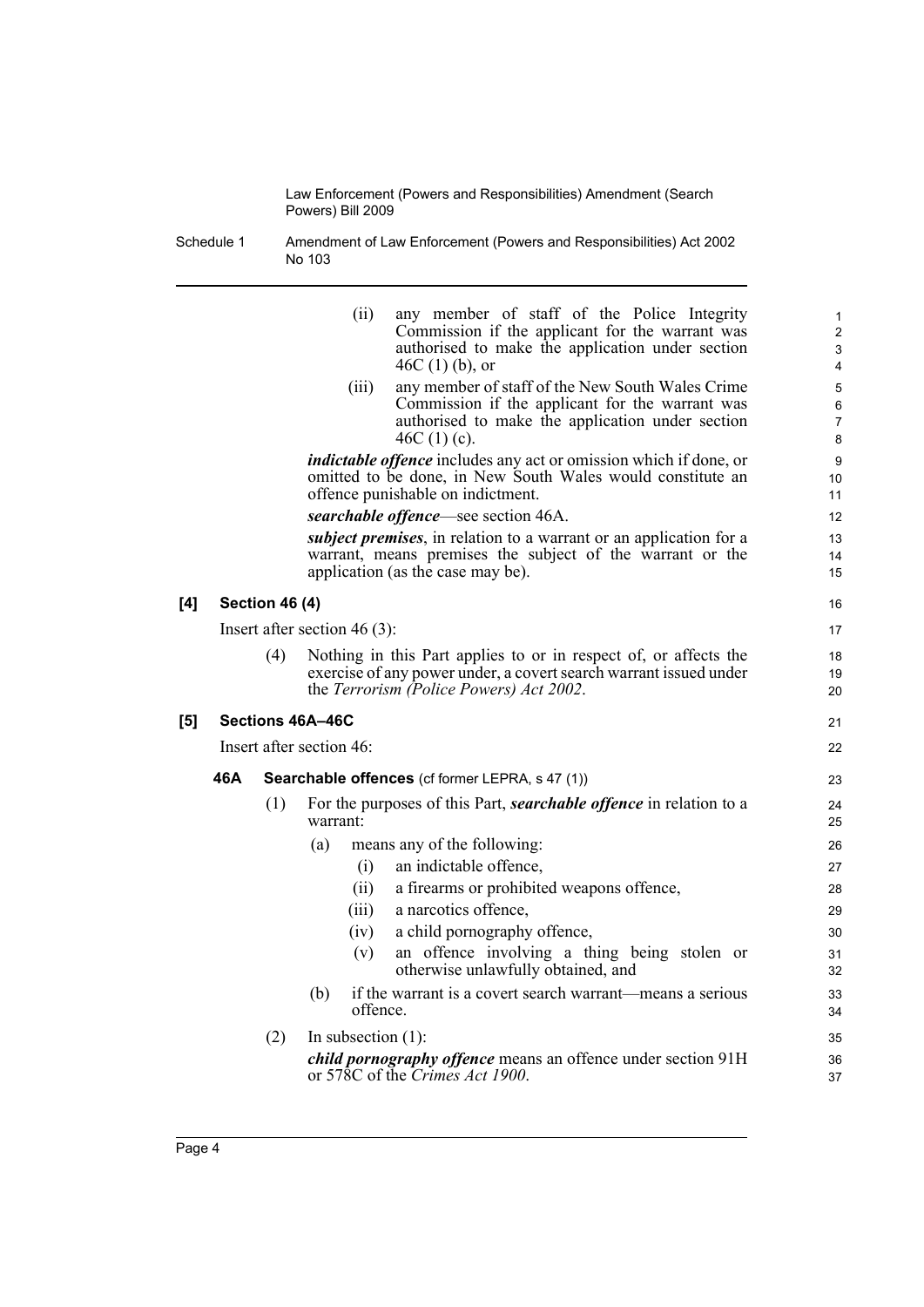Amendment of Law Enforcement (Powers and Responsibilities) Act 2002 No 103 Schedule 1

> *firearms or prohibited weapons offence* means an offence under the *Firearms Act 1996*, the *Weapons Prohibition Act 1998* or a regulation made under either of those Acts, being an offence committed in respect of a firearm or a prohibited weapon within the meaning of those Acts.

#### *narcotics offence* means:

- (a) an offence under the *Poisons and Therapeutic Goods Act 1966*, or a regulation made under that Act, being an offence committed in respect of:
	- (i) a restricted substance prescribed for the purposes of section 16 of that Act, or
	- (ii) a drug of addiction within the meaning of that Act, or
- (b) an offence under the *Drug Misuse and Trafficking Act 1985* or a regulation made under that Act.

*serious offence* means the following:

- (a) any indictable offence punishable by imprisonment for a period of 7 or more years and that involves the following:
	- (i) the supply, manufacture or cultivation of drugs or prohibited plants,
	- (ii) the possession, manufacture or sale of firearms within the meaning of the *Firearms Act 1996*,
	- (iii) money laundering, **Note.** For example, section 193B of the *Crimes Act 1900*.
	- (iv) car and boat rebirthing activities, **Note.** For example, section 154G of the *Crimes Act 1900*.
	- (v) the unauthorised access to, or modification or impairment of, computer data or electronic communications,
	- (vi) an activity involving theft carried out on an organised basis,
	- (vii) violence causing grievous bodily harm or wounding,
	- (viii) the possession, manufacture or supply of false instruments,
	- (ix) corruption,
	- (x) destruction of property,
	- (xi) homicide,
	- (xii) kidnapping,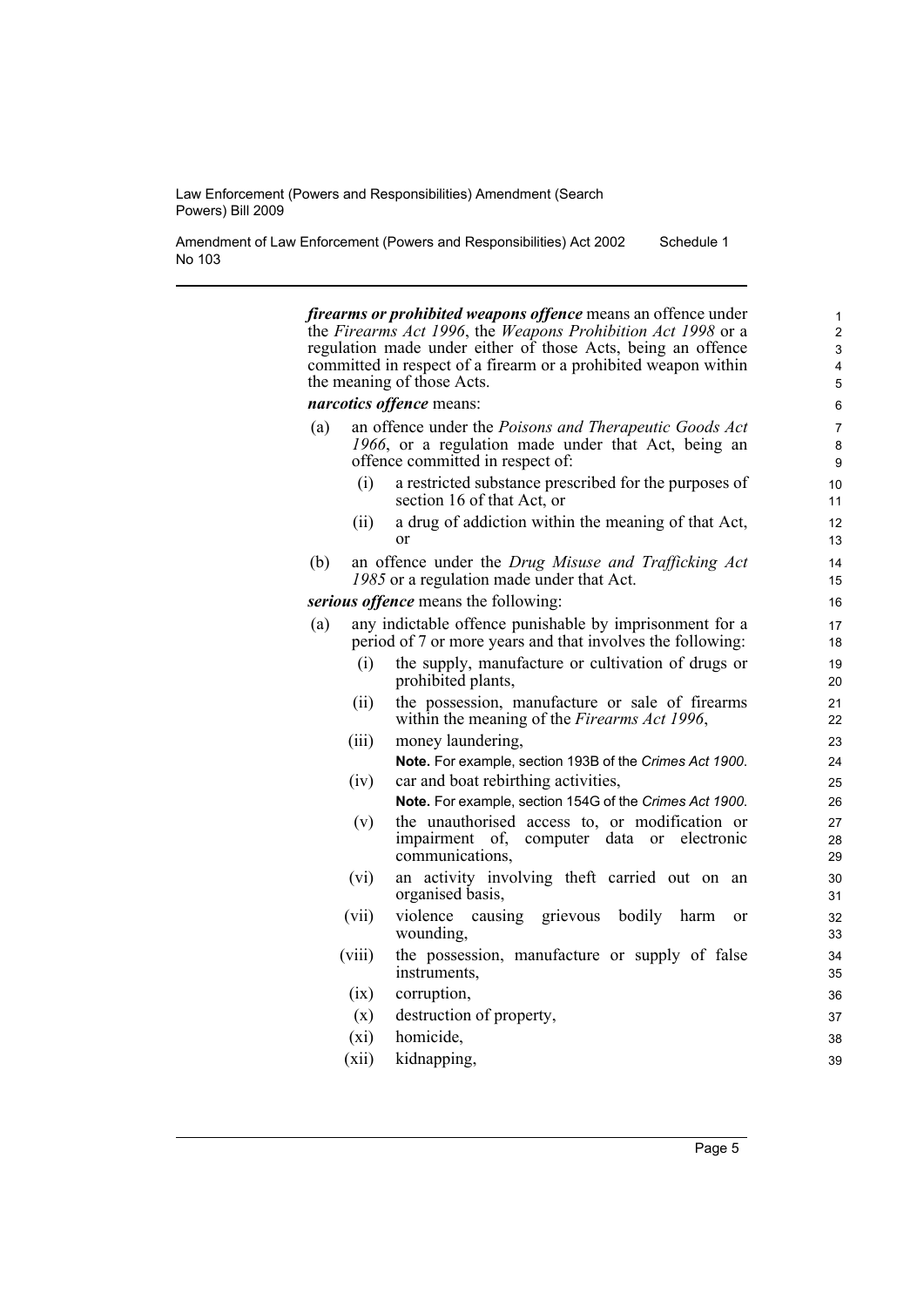Schedule 1 Amendment of Law Enforcement (Powers and Responsibilities) Act 2002 No 103

|     |     | (b)<br>any offence under Division 10 (Offences in the nature of<br>rape, offences relating to other acts of sexual assault etc) of<br>Part 3 of the Crimes Act 1900 punishable by imprisonment<br>for a period of 7 or more years,            | $\mathbf{1}$<br>$\overline{\mathbf{c}}$<br>3<br>4 |
|-----|-----|-----------------------------------------------------------------------------------------------------------------------------------------------------------------------------------------------------------------------------------------------|---------------------------------------------------|
|     |     | an offence under section 80D (Causing sexual servitude)<br>(c)<br>or 80E (Conduct of business involving sexual servitude) of<br>the Crimes Act 1900,                                                                                          | 5<br>6<br>$\overline{7}$                          |
|     |     | (d)<br>an offence under section 93FA (Possession, supply or<br>making of explosives) of the Crimes Act 1900,                                                                                                                                  | 8<br>9                                            |
|     |     | an offence under Division 15 (Child prostitution) of Part 3<br>(e)<br>of the Crimes Act 1900,                                                                                                                                                 | 10<br>11                                          |
|     |     | (f)<br>an offence under section 308F (Possession of data with<br>intent to commit serious computer offence) or 308G<br>(Producing, supplying or obtaining data with intent to<br>commit serious computer offence) of the Crimes Act 1900,     | 12<br>13<br>14<br>15                              |
|     |     | an offence of attempting to commit, or of conspiracy or<br>(g)<br>incitement to commit, or of aiding or abetting, an offence<br>referred to in paragraphs $(a)$ – $(f)$ .                                                                     | 16<br>17<br>18                                    |
|     | (3) | For the purposes of this section, an activity involving theft is<br>carried out on an <i>organised basis</i> if:                                                                                                                              | 19<br>20                                          |
|     |     | it is planned, organised, structured or otherwise carried out<br>(a)<br>in such a manner as to indicate that the activity is carried<br>out on more than one occasion and involves more than one<br>participant, and                          | 21<br>22<br>23<br>24                              |
|     |     | it is carried out for profit or gain.<br>(b)                                                                                                                                                                                                  | 25                                                |
| 46B |     | <b>Eligible Judges</b>                                                                                                                                                                                                                        | 26                                                |
|     | (1) | In this Part:<br><i>eligible Judge</i> means a Judge in relation to whom a consent under<br>subsection $(2)$ and a declaration under subsection $(3)$ are in force.                                                                           | 27<br>28<br>29                                    |
|     | (2) | A Judge of the Supreme Court may, by instrument in writing,<br>consent to be nominated by the Attorney General under<br>subsection $(3)$ .                                                                                                    | 30<br>31<br>32                                    |
|     | (3) | The Attorney General may, by instrument in writing, declare<br>Judges in relation to whom consents are in force under subsection<br>(2) to be eligible Judges for the purposes of this Part.                                                  | 33<br>34<br>35                                    |
|     | (4) | An eligible Judge has, in relation to the exercise of a function<br>conferred on the eligible Judge by this Part, the same protection<br>and immunity as a Judge of the Supreme Court has in relation to<br>proceedings in the Supreme Court. | 36<br>37<br>38<br>39                              |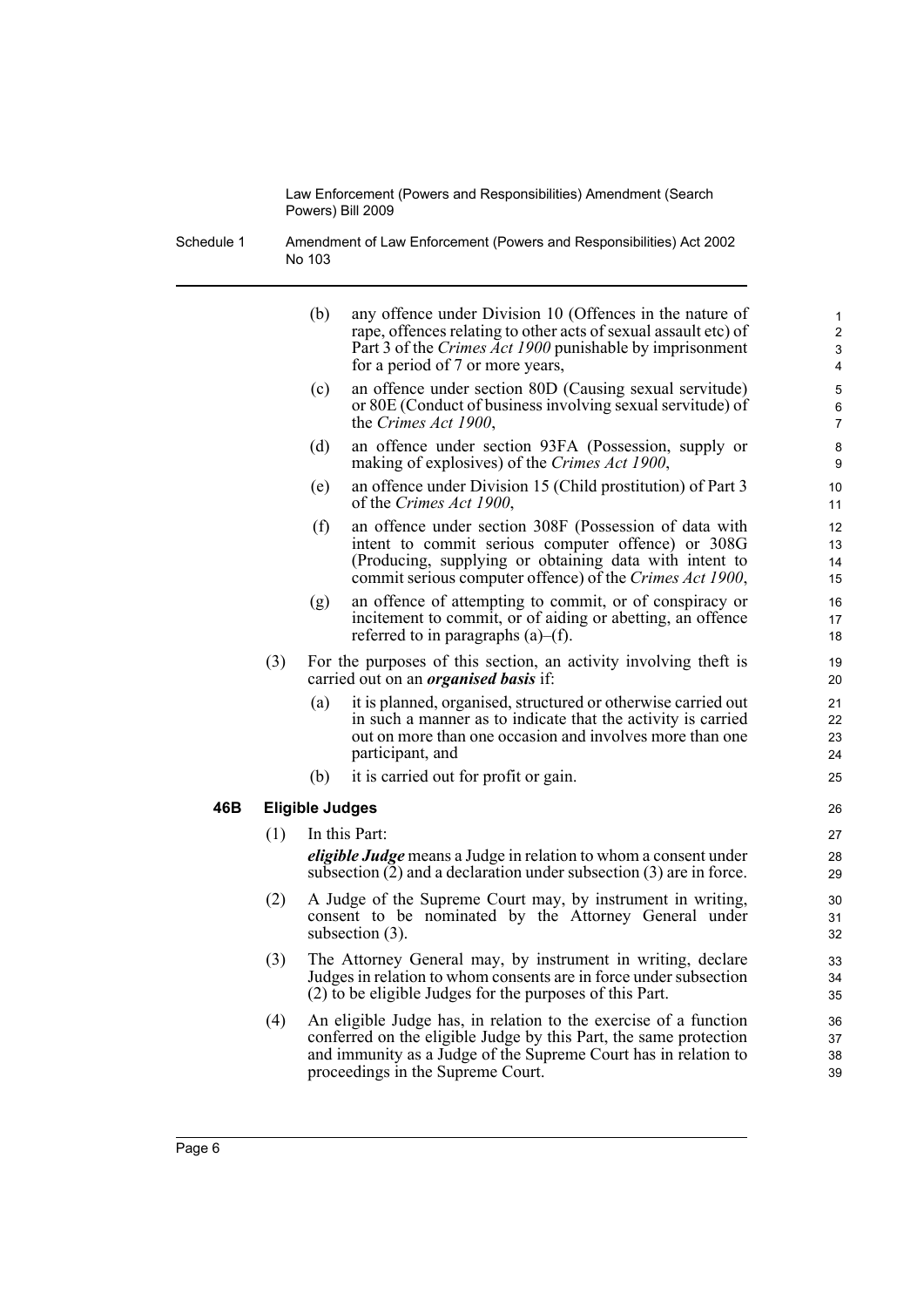Amendment of Law Enforcement (Powers and Responsibilities) Act 2002 No 103 Schedule 1

- (5) A Judge who has given consent under this section may, by instrument in writing, revoke the consent.
- (6) The Attorney General may, by instrument in writing, amend or revoke a declaration under this section.

#### **46C Authority to apply for covert search warrant**

- (1) The following persons are authorised to apply for a covert search warrant:
	- (a) a police officer authorised to make the application by a police officer holding the rank of Superintendent or above,
	- (b) the Commissioner or an Assistant Commissioner for the Police Integrity Commission or a member of staff of the Police Integrity Commission authorised to make the application by the Commissioner or an Assistant Commissioner,
	- (c) the Commissioner or an Assistant Commissioner for the New South Wales Crime Commission or a member of staff of the New South Wales Crime Commission authorised to make the application by the Commissioner or an Assistant Commissioner.
- (2) An authorisation to apply for a covert search warrant in respect of a searchable offence may be given in accordance with this section if the person giving the authorisation:
	- (a) suspects on reasonable grounds that there is, or within 10 days will be, in or on the premises a thing of a kind connected with the searchable offence, and
	- (b) considers that it is necessary for the entry and search of those premises to be conducted without the knowledge of any occupier of the premises.

#### **[6] Part 5, Division 2, heading**

Omit the heading. Insert instead:

#### **Division 2 Police and other law enforcement officers' powers relating to warrants**

29 30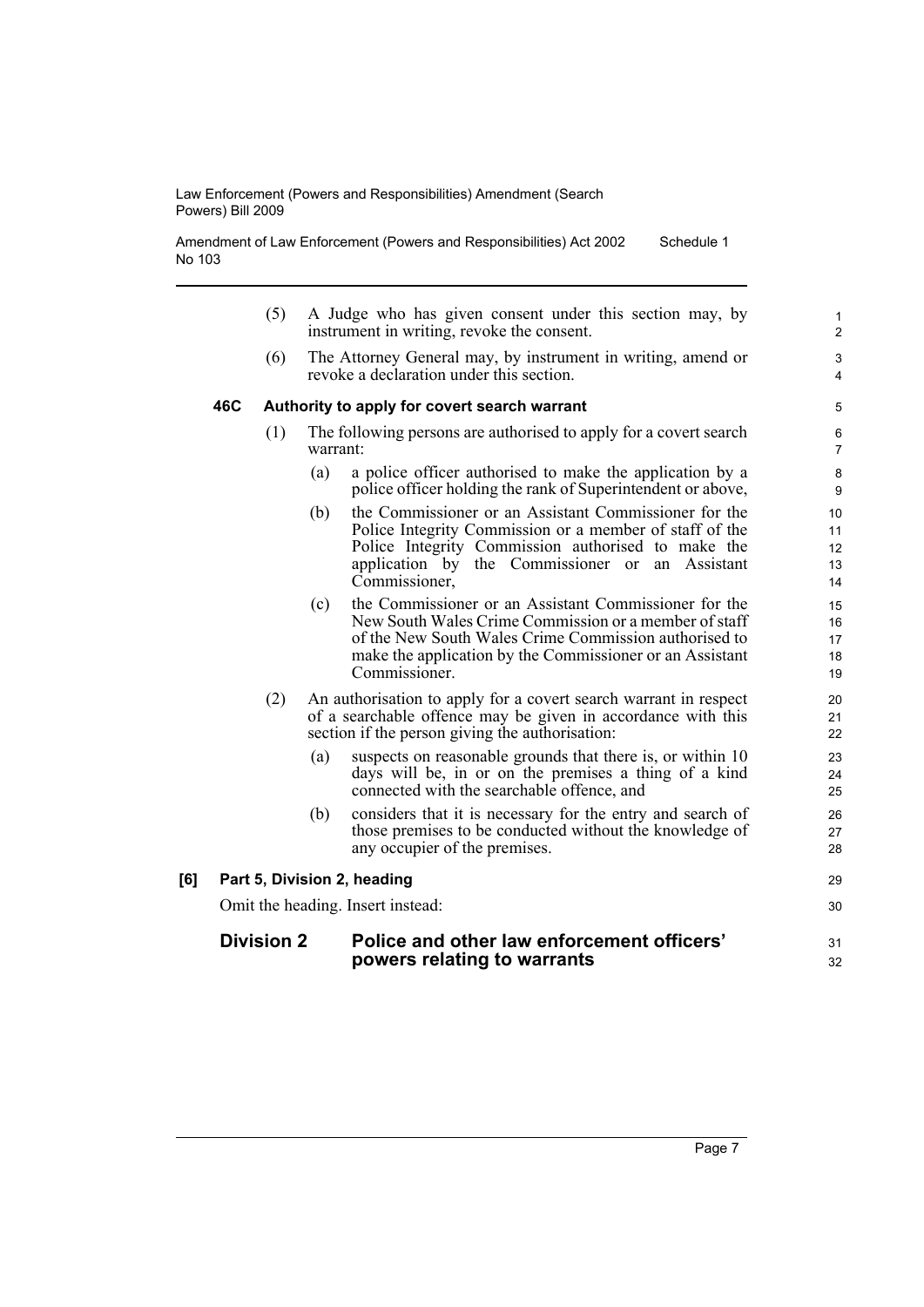Schedule 1 Amendment of Law Enforcement (Powers and Responsibilities) Act 2002 No 103

#### **[7] Sections 47–50**

Omit the sections. Insert instead:

- **47 Power to apply for search warrants** (cf Search Warrants Act 1985 s 5, Crimes Act 1900, ss 357EA, 578D, former LEPRA, s 47)
	- (1) A police officer may apply to an eligible issuing officer for a search warrant in respect of any premises if the police officer believes on reasonable grounds that there is, or within 72 hours will be, in or on the premises a thing connected with a searchable offence in relation to the warrant.

1 2

- (2) Without limiting subsection (1), a police officer may apply to an eligible issuing officer for a search warrant if the police officer believes on reasonable grounds that a child prostitution offence has recently been committed, is being committed, or within 72 hours will be committed, on or with respect to premises.
- (3) An eligible applicant who proposes to enter and search premises covertly may apply to an eligible issuing officer for the issue of a covert search warrant if the eligible applicant:
	- (a) suspects on reasonable grounds that there is, or within 10 days will be, in or on the premises a thing of a kind connected with a searchable offence in relation to the warrant, and
	- (b) considers that it is necessary for the entry and search of those premises to be conducted without the knowledge of any occupier of the premises.
- (4) To avoid doubt, an application may be made under this section with respect to an act or omission that would be a searchable offence for the warrant if done, or omitted to be done, in New South Wales even though the act or omission occurred outside New South Wales and was not an offence against the law of New South Wales.
- (5) In this section: *child prostitution offence* means an offence under section 91D, 91E, 91F or 91G of the *Crimes Act 1900*. **47A General authority conferred by search warrants** (cf former LEPRA,
	- s 48)
		- (1) A search warrant authorises any executing officer for the warrant:
			- (a) to enter the subject premises, and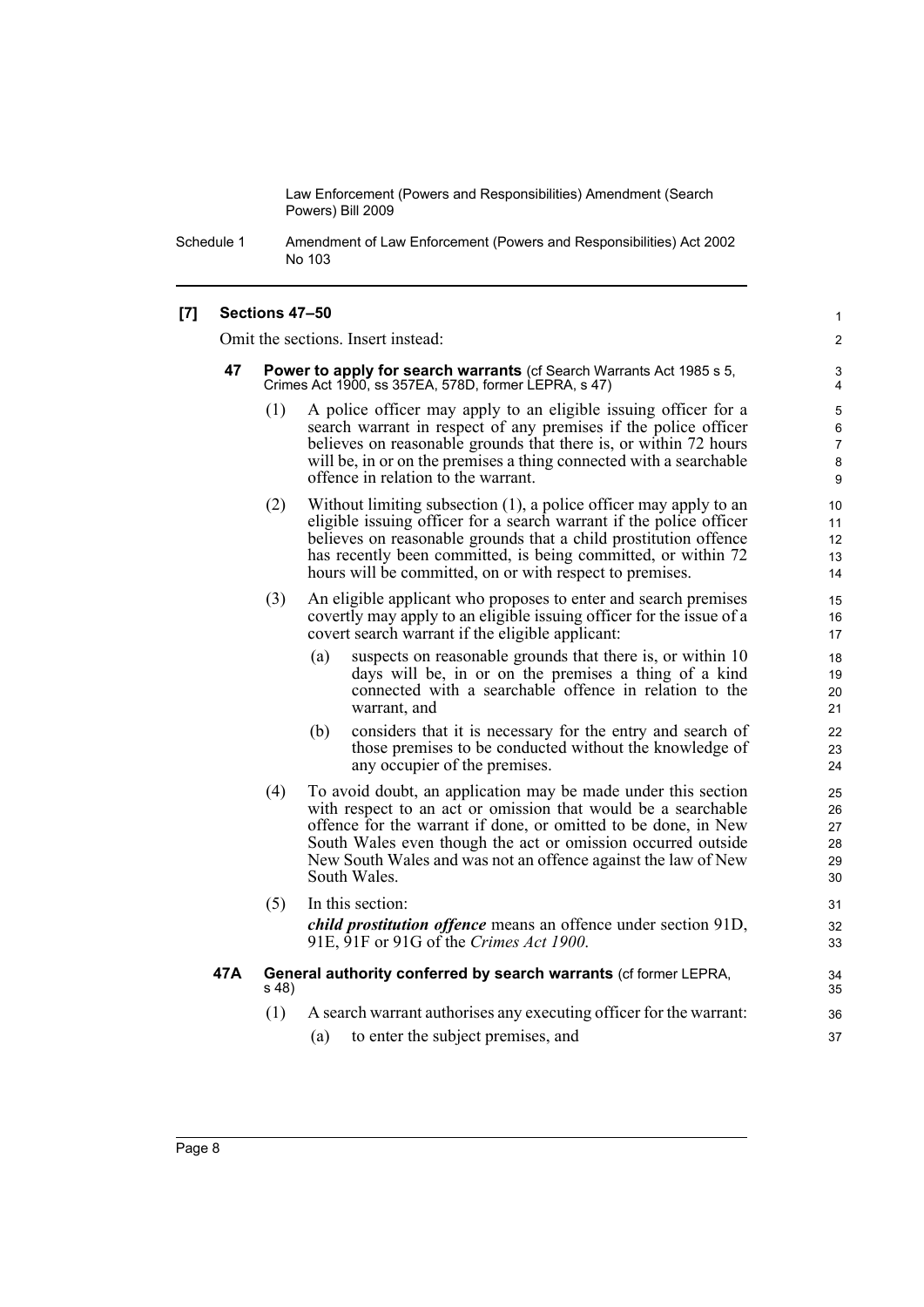Amendment of Law Enforcement (Powers and Responsibilities) Act 2002 No 103 Schedule 1

> (b) to search the premises for things connected with a particular searchable offence in relation to the warrant.

**Note.** Section 67 requires that an occupier of the premises entered under a search warrant (other than a covert search warrant) be given notice on entry or as soon as practicable afterwards. Notice under a covert search warrant is not required to be given to the occupier on entry—see section 67A which permits the deferral of the giving of notice for up to 3 years in total in specified circumstances.

- (2) If the search warrant is a covert search warrant, the executing officer is also authorised:
	- (a) to conduct the entry and search of the subject premises without the knowledge of any occupier of the subject premises, and
	- (b) if necessary to do so to enter and search the subject premises—to enter premises adjoining or providing access to the subject premises (*adjacent premises*) without the knowledge of the occupier of the adjacent premises, and
	- (c) to impersonate another person for the purposes of executing the warrant, and
	- (d) to do anything else that is reasonable for the purpose of concealing anything done in the execution of the warrant from the occupier of the premises.

**Note.** Other sections of this Act authorise other things to be done under search warrants.

- **48 Issue of search warrants** (cf Search Warrants Act 1985, s 6, Crimes Act 1900, s 357EA, former LEPRA, s 48)
	- (1) An eligible issuing officer to whom an application for a search warrant is made under section 47 may, if satisfied that there are reasonable grounds for doing so, issue the search warrant. **Note.** See section 62 (3) in relation to matters to be considered by an eligible issuing officer in determining whether there are reasonable grounds to issue a warrant.
	- (2) An eligible issuing officer to whom an application is made for a covert search warrant who is not satisfied that there are reasonable grounds for issuing the covert search warrant may, at the request of the eligible applicant (if the eligible applicant is a police officer), instead issue a search warrant that may not be executed covertly, but only if satisfied that there are reasonable grounds to do so.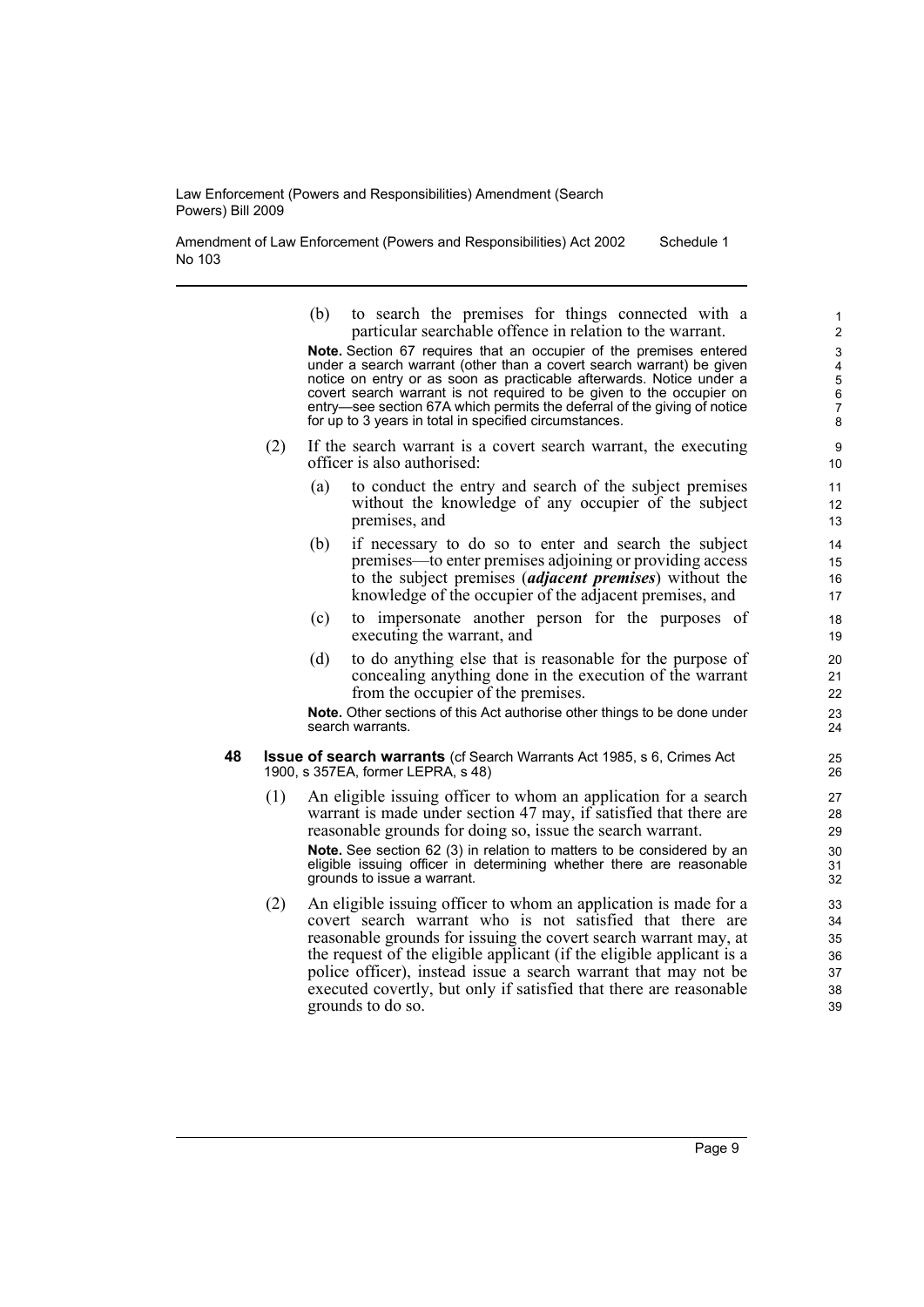Schedule 1 Amendment of Law Enforcement (Powers and Responsibilities) Act 2002 No 103

#### **49 Seizure of things pursuant to search warrant** (cf Search Warrants Act 1985, s 7, former LEPRA, s 49)

- (1) A person executing a search warrant issued under this Division:
	- (a) may seize and detain a thing (or thing of a kind) mentioned in the warrant, and

- (b) may, in addition, seize and detain any other thing that the person finds in the course of executing the warrant and that the person has reasonable grounds to believe is connected with any offence.
- (2) Without limiting subsection (1), the power to seize and detain a thing includes:
	- (a) a power to remove the thing from the premises where it is found, and
	- (b) a power to guard the thing in or on those premises, and
	- (c) if it is a covert search warrant that authorises the placing of a kind of thing in substitution for a seized thing—a power to place a thing of that kind on the subject premises in substitution for a thing seized.

**Note.** For the disposal of things seized pursuant to a search warrant, see Division 2 of Part 17.

#### **49A Return or retrieval of thing seized or placed**

- (1) A covert search warrant may authorise the return of a thing seized under section 49 (1) (a), or the retrieval of a thing placed under section 49 (2) (c), if the warrant expressly authorises such a return or retrieval.
- (2) If the covert search warrant authorises the return or retrieval of a thing, the subject premises may be re-entered by an executing officer, but only for the purpose of returning or retrieving the thing (as the case may be).
- (3) Any re-entry to return or retrieve a thing must occur within 7 days of the first entry under the covert search warrant (or such longer period as is allowed, prior to the expiration of the 7-day period, by an eligible issuing officer).
- (4) An executing officer authorised to re-enter premises and return or retrieve a thing under this section may do so with the aid of such assistants as the executing officer considers necessary.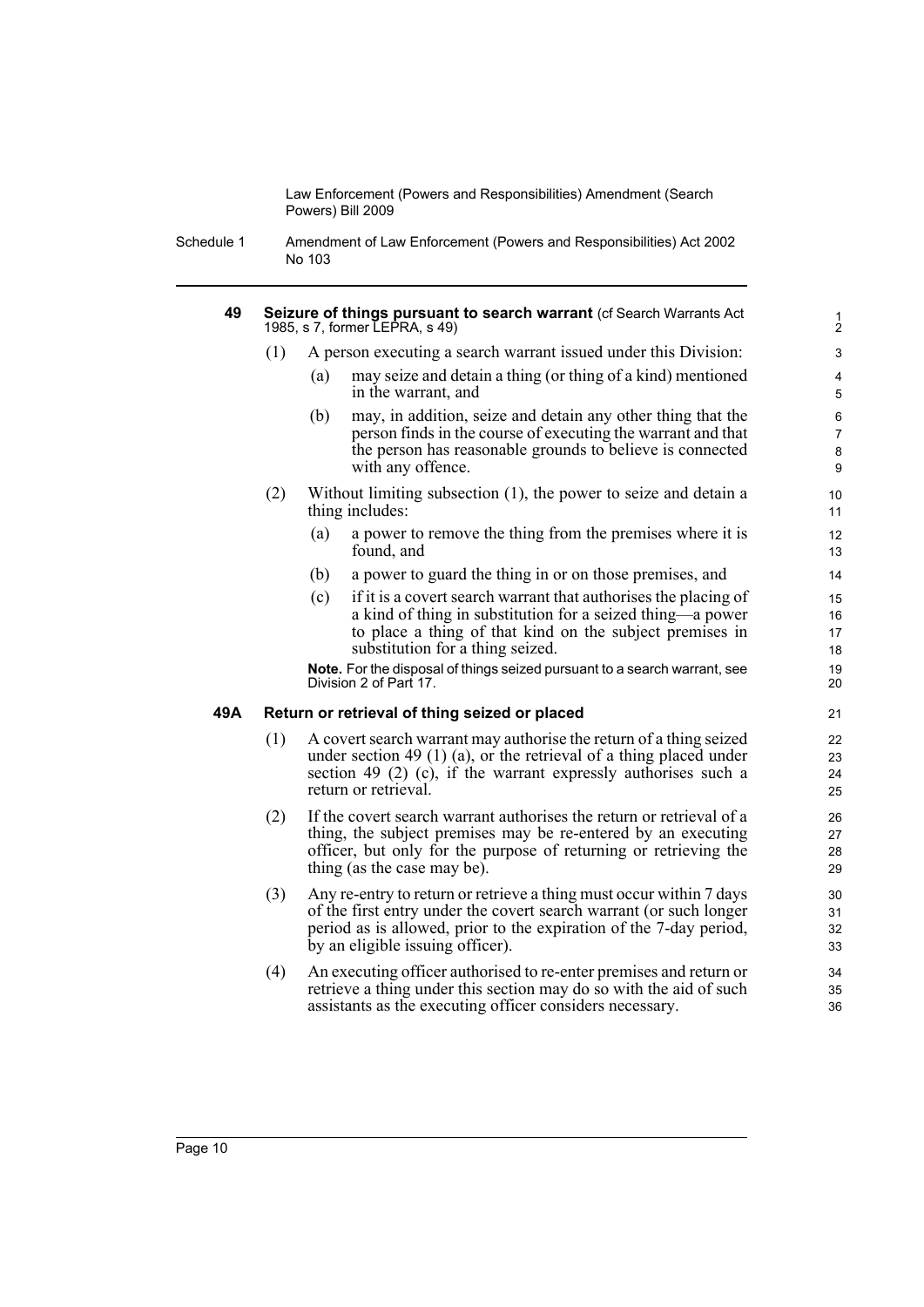Amendment of Law Enforcement (Powers and Responsibilities) Act 2002 No 103 Schedule 1

|        | 50<br>Search of persons pursuant to warrant (cf Search Warrants Act 1985,<br>s 8, former LEPRA, s 50)                                                                                                                                                                                                        | 1<br>2                                  |
|--------|--------------------------------------------------------------------------------------------------------------------------------------------------------------------------------------------------------------------------------------------------------------------------------------------------------------|-----------------------------------------|
|        | A person executing a search warrant issued under this Division<br>may search any person found in or on the premises whom the<br>person executing the warrant reasonably suspects of having a<br>thing mentioned in the warrant.                                                                              | 3<br>$\overline{4}$<br>$\mathbf 5$<br>6 |
|        | Notes.                                                                                                                                                                                                                                                                                                       | $\overline{7}$                          |
|        | 1<br>Under sections 99 and 100 a police officer or other person may<br>arrest and take before an authorised officer to be dealt with<br>according to law any person found in or on the premises whom<br>the police officer or other person suspects on reasonable<br>grounds of having committed an offence. | 8<br>9<br>10<br>11<br>12                |
|        | 2<br>Division 4 of Part 4 contains provisions generally applicable to<br>searches of persons.                                                                                                                                                                                                                | 13<br>14                                |
| [8]    | Section 51 Inquiries pursuant to warrant related to child prostitution<br>offences                                                                                                                                                                                                                           | 15<br>16                                |
|        | Omit "police officer". Insert instead "person".                                                                                                                                                                                                                                                              | 17                                      |
| [9]    | Part 5, Division 3 Notices to produce documents                                                                                                                                                                                                                                                              | 18                                      |
|        | Omit "authorised officer" wherever occurring.                                                                                                                                                                                                                                                                | 19                                      |
|        | Insert instead "eligible issuing officer".                                                                                                                                                                                                                                                                   | 20                                      |
| $[10]$ | <b>Section 59 Application of Division</b>                                                                                                                                                                                                                                                                    | 21                                      |
|        | Omit "police officers" from section 59 $(1)$ (a).                                                                                                                                                                                                                                                            | 22                                      |
|        | Insert instead "executing officers".                                                                                                                                                                                                                                                                         | 23                                      |
| [11]   | Section 59 (2) and (3)                                                                                                                                                                                                                                                                                       | 24                                      |
|        | Insert ", 67B" after "67" wherever occurring.                                                                                                                                                                                                                                                                | 25                                      |
| $[12]$ | Section 60 Application for warrant in person                                                                                                                                                                                                                                                                 | 26                                      |
|        | Omit "authorised officer" wherever occurring.                                                                                                                                                                                                                                                                | 27                                      |
|        | Insert instead "eligible issuing officer".                                                                                                                                                                                                                                                                   | 28                                      |
| $[13]$ | <b>Section 61 Telephone warrant</b>                                                                                                                                                                                                                                                                          | 29                                      |
|        | Omit "authorised officer" wherever occurring.                                                                                                                                                                                                                                                                | 30                                      |
|        | Insert instead "eligible issuing officer".                                                                                                                                                                                                                                                                   | 31                                      |
|        |                                                                                                                                                                                                                                                                                                              |                                         |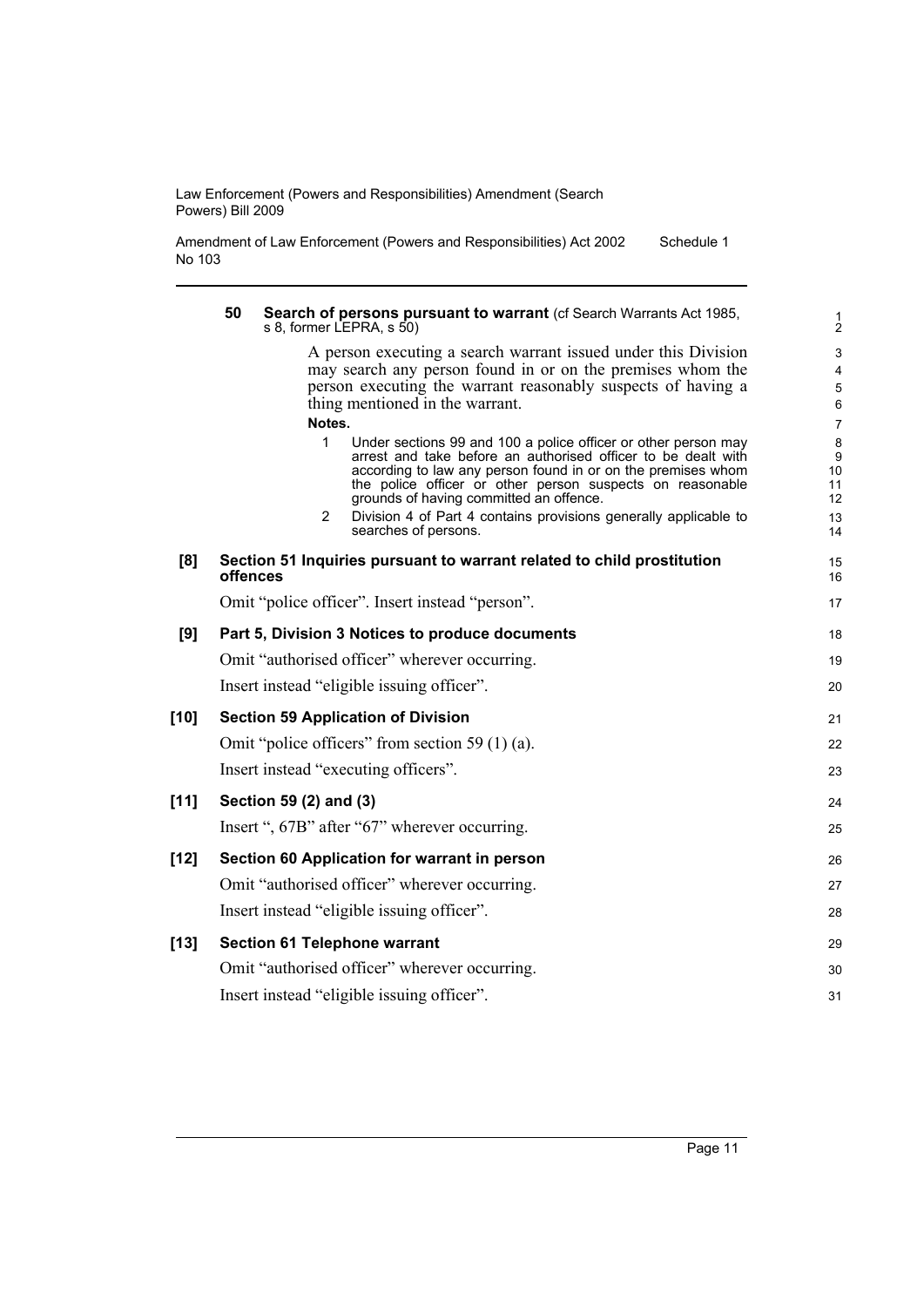1

Schedule 1 Amendment of Law Enforcement (Powers and Responsibilities) Act 2002 No 103

#### **[14] Section 62**

Omit the section. Insert instead:

|    |     |     | Omit the section. Insert instead:                                                                                                                                                                                                                                                                                                  | 2                                |
|----|-----|-----|------------------------------------------------------------------------------------------------------------------------------------------------------------------------------------------------------------------------------------------------------------------------------------------------------------------------------------|----------------------------------|
| 62 |     |     | Information in, and consideration of, application for warrant (cf<br>Search Warrants Act 1985, s 12A, former LEPRA, s 62)                                                                                                                                                                                                          | 3<br>4                           |
|    | (1) |     | An eligible issuing officer must not issue a warrant unless the<br>application for the warrant includes the following information:                                                                                                                                                                                                 | 5<br>6                           |
|    |     | (a) | the name of the applicant and details of the authority of the<br>applicant to make the application for the warrant,                                                                                                                                                                                                                | $\overline{7}$<br>8              |
|    |     | (b) | particulars of the grounds on which the application is<br>based, including (without limitation) the nature of the<br>searchable offence or other offence involved,                                                                                                                                                                 | 9<br>10<br>11                    |
|    |     | (c) | the address or other description of the subject premises,                                                                                                                                                                                                                                                                          | 12                               |
|    |     | (d) | if the warrant is required to search for a particular thing—<br>a full description of that thing and, if known, its location,                                                                                                                                                                                                      | 13<br>14                         |
|    |     | (e) | if the warrant is required to search for a kind of thing—a<br>description of the kind of thing,                                                                                                                                                                                                                                    | 15<br>16                         |
|    |     | (f) | if a previous application for the same warrant was<br>refused—details of the refusal and any additional<br>information required by section 64,                                                                                                                                                                                     | 17<br>18<br>19                   |
|    |     | (g) | any other information required by the regulations.                                                                                                                                                                                                                                                                                 | 20                               |
|    | (2) |     | In addition, an eligible issuing officer must not issue a covert<br>search warrant unless the application for the warrant includes the<br>following information:                                                                                                                                                                   | 21<br>22<br>23                   |
|    |     | (a) | the name of the following persons:                                                                                                                                                                                                                                                                                                 | 24                               |
|    |     |     | the occupier (if known) of those premises,<br>(i)                                                                                                                                                                                                                                                                                  | 25                               |
|    |     |     | (ii)<br>any person believed to have committed, or to be<br>intending to commit, the searchable offence in<br>respect of which the application is made,                                                                                                                                                                             | 26<br>27<br>28                   |
|    |     | (b) | whether the occupier is believed to be knowingly<br>concerned with the commission of that searchable offence,                                                                                                                                                                                                                      | 29<br>30                         |
|    |     | (c) | if it is proposed that premises adjoining or providing<br>access to the subject premises be entered for the purposes<br>of entering the subject premises—the address or other<br>description of the premises that adjoin or provide such<br>access and particulars of the grounds on which entry to<br>those premises is required, | 31<br>32<br>33<br>34<br>35<br>36 |
|    |     | (d) | any powers proposed to be exercised on entry to the<br>subject premises that are sought to be authorised by the<br>warrant under section 47A $(2)$ $(d)$ ,                                                                                                                                                                         | 37<br>38<br>39                   |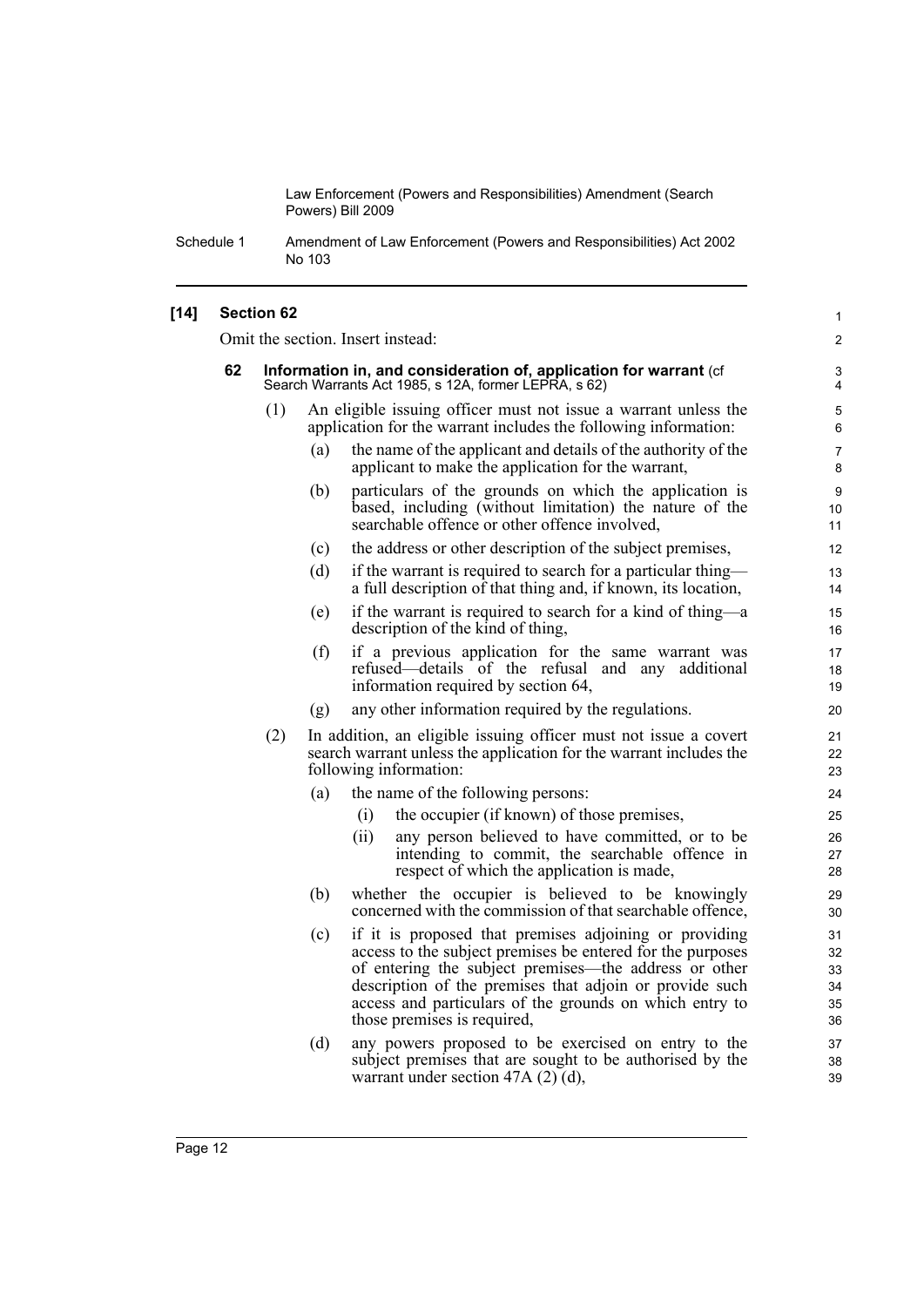Amendment of Law Enforcement (Powers and Responsibilities) Act 2002 No 103 Schedule 1

- (e) details of any covert search warrant that has previously been issued in respect of the subject premises.
- (3) An eligible issuing officer, when determining whether there are reasonable grounds to issue a warrant, is to consider (but is not limited to considering) the following matters:
	- (a) the reliability of the information on which the application is based, including the nature of the source of the information,
	- (b) if the warrant is required to search for a thing in relation to an alleged offence—whether there is sufficient connection between the thing sought and the offence.
- (4) In addition, an eligible issuing officer, when determining whether there are reasonable grounds to issue a covert search warrant, is to consider the following matters:
	- (a) the extent to which it is necessary for the entry and search of those premises to be conducted without the knowledge of any occupier of the premises,
	- (b) the nature and gravity of the searchable offence in respect of which the application is made,
	- (c) the extent to which the privacy of a person who is not believed to be knowingly concerned in the commission of the searchable offence is likely to be affected if the warrant is issued,
	- (d) whether any conditions should be imposed by the eligible issuing officer in relation to the execution of the warrant,
	- (e) if it is proposed that premises adjoining or providing access to the subject premises be entered for the purposes of entering the subject premises:
		- (i) whether this is reasonably necessary in order to enable access to the subject premises, or
		- (ii) whether this is reasonably necessary in order to avoid compromising the investigation of the searchable offence or other offence.
- (5) The applicant must provide (either orally or in writing) such further information as the eligible issuing officer requires concerning the grounds on which the warrant is being sought.
- (6) Nothing in this section requires an applicant for a warrant to disclose the identity of a person from whom information was obtained if the applicant is satisfied that to do so might jeopardise the safety of any person.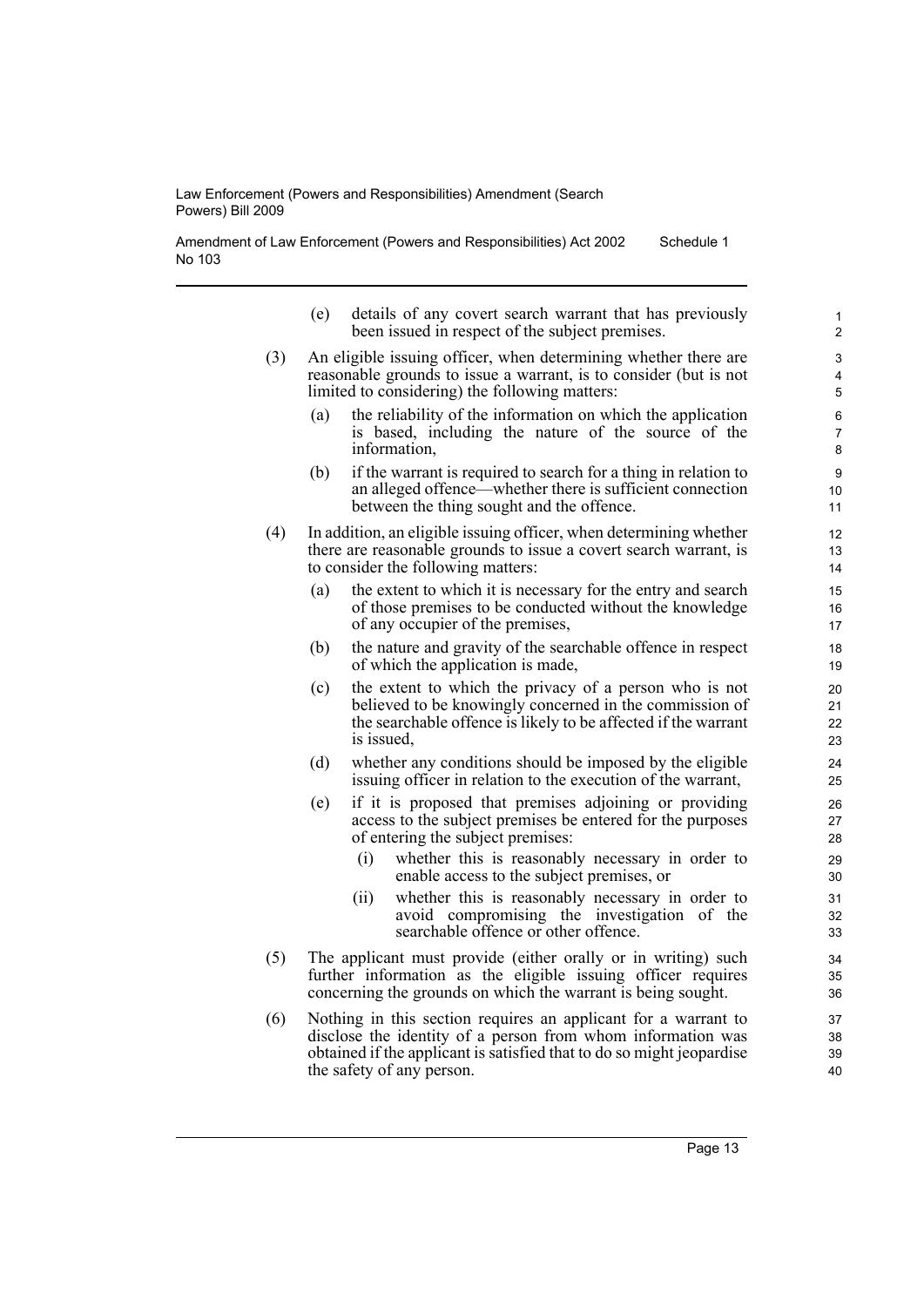Schedule 1 Amendment of Law Enforcement (Powers and Responsibilities) Act 2002 No 103

| $[15]$ |                       | Section 63 False or misleading information in applications                                                                                                                                                                                                                                                                                                                                 | $\mathbf{1}$                                |  |  |
|--------|-----------------------|--------------------------------------------------------------------------------------------------------------------------------------------------------------------------------------------------------------------------------------------------------------------------------------------------------------------------------------------------------------------------------------------|---------------------------------------------|--|--|
|        |                       | Omit "authorised officer" from section 63 (1).                                                                                                                                                                                                                                                                                                                                             | 2                                           |  |  |
|        |                       | Insert instead "eligible issuing officer".                                                                                                                                                                                                                                                                                                                                                 | 3                                           |  |  |
| $[16]$ | Section 63 (1A)       |                                                                                                                                                                                                                                                                                                                                                                                            | 4                                           |  |  |
|        |                       | Insert after section 63 $(1)$ :                                                                                                                                                                                                                                                                                                                                                            | 5                                           |  |  |
|        | (1A)                  | A person must not, in or in connection with a report or an<br>occupier's notice given in relation to a search warrant, give<br>information to an eligible issuing officer that the person knows to<br>be false or misleading in a material particular.<br>Maximum penalty: 100 penalty units or imprisonment for 2<br>years, or both.                                                      | 6<br>7<br>8<br>$\boldsymbol{9}$<br>10<br>11 |  |  |
| $[17]$ |                       | Section 64 Further application for warrant after refusal                                                                                                                                                                                                                                                                                                                                   | 12                                          |  |  |
|        |                       | Omit "authorised officer" wherever occurring in section 64 (1).                                                                                                                                                                                                                                                                                                                            | 13                                          |  |  |
|        |                       | Insert instead "eligible issuing officer".                                                                                                                                                                                                                                                                                                                                                 | 14                                          |  |  |
| $[18]$ | <b>Section 64 (2)</b> |                                                                                                                                                                                                                                                                                                                                                                                            |                                             |  |  |
|        |                       | Omit the subsection. Insert instead:                                                                                                                                                                                                                                                                                                                                                       | 16                                          |  |  |
|        | (2)                   | However, in the case of a warrant other than a covert search<br>warrant, a further application may be made to a Magistrate<br>following a refusal to issue the warrant by an eligible issuing<br>officer who is not a Magistrate whether or not additional<br>information is provided in the further application. Only one such<br>further application may be made in any particular case. | 17<br>18<br>19<br>20<br>21<br>22            |  |  |
| $[19]$ |                       | Section 65 Record of proceedings before eligible issuing officer                                                                                                                                                                                                                                                                                                                           | 23                                          |  |  |
|        |                       | Omit "authorised officer" wherever occurring in section 65 (1) and (3).                                                                                                                                                                                                                                                                                                                    | 24                                          |  |  |
|        |                       | Insert instead "eligible issuing officer".                                                                                                                                                                                                                                                                                                                                                 | 25                                          |  |  |
| $[20]$ | Section 65 (1A)       |                                                                                                                                                                                                                                                                                                                                                                                            | 26                                          |  |  |
|        |                       | Insert after section $65$ (1):                                                                                                                                                                                                                                                                                                                                                             | 27                                          |  |  |
|        | (1A)                  | An eligible issuing officer who refuses to issue a warrant must<br>cause a record to be made of all relevant particulars of the<br>grounds the eligible issuing officer has relied on to justify the<br>refusal to issue the warrant.                                                                                                                                                      | 28<br>29<br>30<br>31                        |  |  |
|        |                       |                                                                                                                                                                                                                                                                                                                                                                                            |                                             |  |  |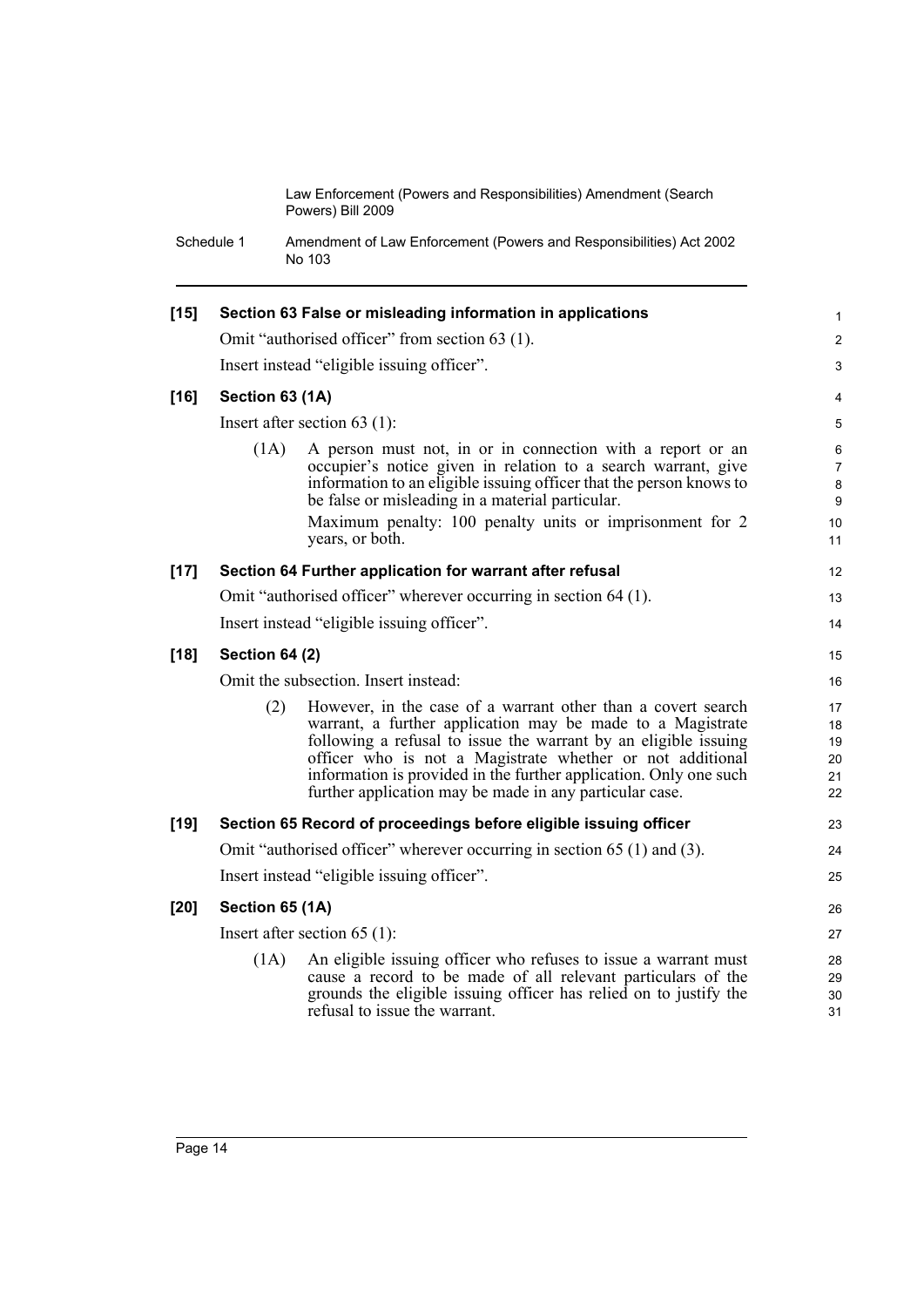Amendment of Law Enforcement (Powers and Responsibilities) Act 2002 No 103 Schedule 1

#### **[21] Section 66 Form of warrant**

Insert at the end of the section:

- (2) Without limiting subsection (1), a covert search warrant must specify the following:
	- (a) the address or other description of any premises that adjoin or provide access to the subject premises that may be entered under the warrant for the purposes of entering the subject premises,
	- (b) the name of the following persons:
		- (i) the occupier (if known) of those premises,
			- (ii) any person believed to have committed, or to be intending to commit, the searchable offence to which the warrant relates,
	- (c) whether the occupier is believed to be knowingly concerned with the commission of that searchable offence,
	- (d) any conditions imposed in relation to the execution of the warrant,
	- (e) a description of the kinds of things that may be placed in substitution for a seized thing,
	- (f) any other matter required by the regulations.

#### **[22] Section 67 Notice to occupier of premises entered pursuant to warrant**

Omit "authorised officer" wherever occurring in section 67 (1).

Insert instead "eligible issuing officer".

#### **[23] Section 67 (3)–(8)**

Omit section 67 (3)–(5). Insert instead:

- (3) An occupier's notice under this section may be served personally or in such other manner as the eligible issuing officer who issued the warrant may direct.
- (4) **Time for service of notice—warrant other than a covert search warrant**

A person executing a warrant other than a covert search warrant must:

(a) on entry into or onto the premises or as soon as practicable after entry, serve the occupier's notice on a person who appears to be an occupier of the premises and to be of or above the age of 18 years, or

21  $22$ 23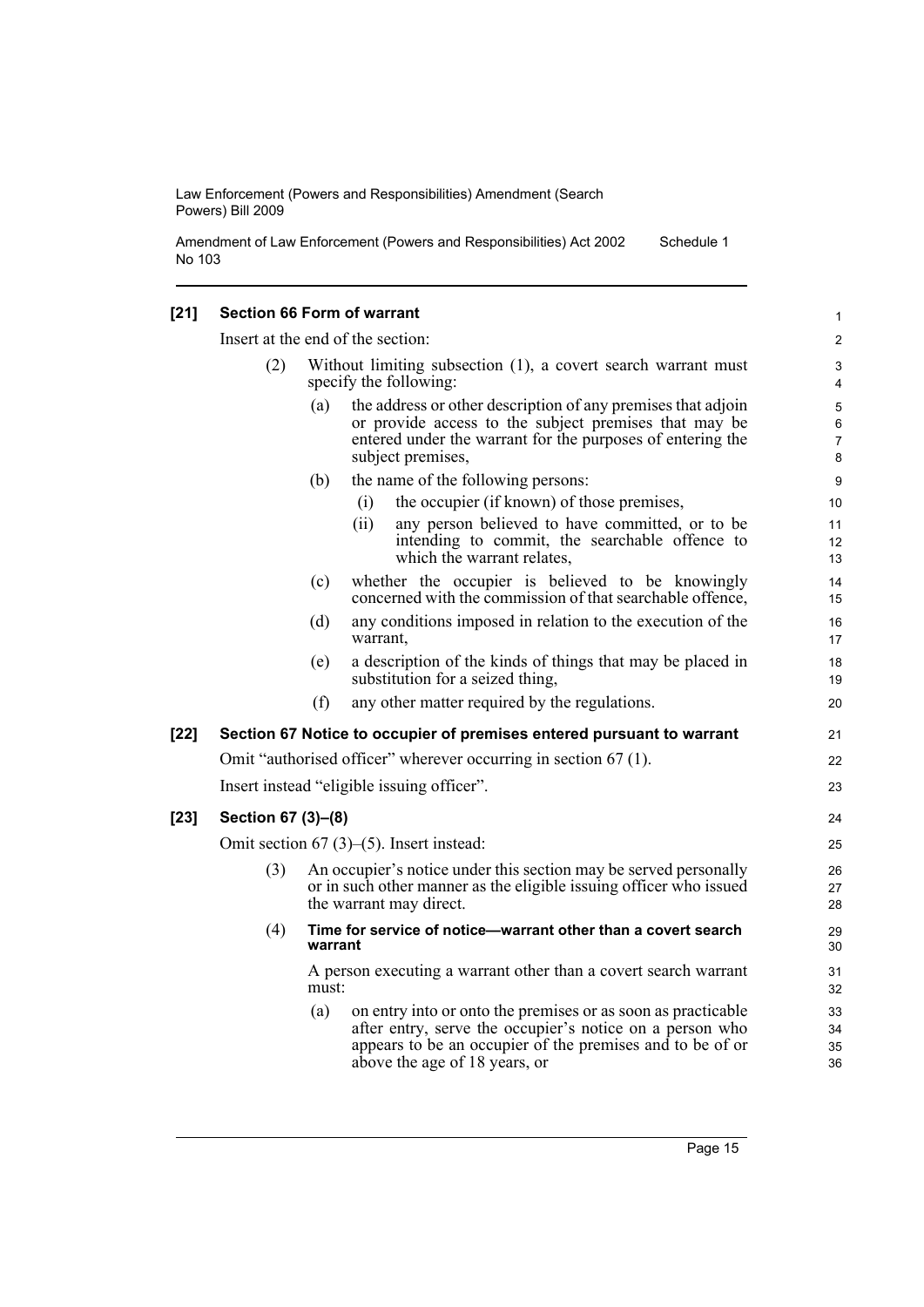Schedule 1 Amendment of Law Enforcement (Powers and Responsibilities) Act 2002 No 103

| (b) | if no such person is then present in or on the premises,    |
|-----|-------------------------------------------------------------|
|     | serve the occupier's notice on the occupier of the premises |
|     | within 48 hours after executing the warrant.                |

22 23

- (5) If an occupier's notice cannot practicably be served on a person in accordance with subsection  $(4)$  (b), the eligible issuing officer who issued the warrant may, by order, direct that, instead of service, such steps be taken as are specified in the order for the purpose of bringing the occupier's notice to the attention of the occupier.
- (6) An order under subsection (5) may direct that the occupier's notice be taken to have been served on the occupier on the happening of a specified event or on the expiry of a specified time.
- (7) Service in accordance with an order under subsection (5) is taken to constitute personal service for the purposes of subsection (4).

#### (8) **Time for service of notice—covert search warrant**

A person executing a covert search warrant must serve the occupier's notice on the person who was the occupier of the subject premises at the time the covert search warrant was executed as soon as practicable after the warrant is executed, unless the service of the notice is postponed under section 67A.

#### **[24] Sections 67A and 67B**

Insert after section 67:

#### **67A Postponement of service of occupier's notice—covert search warrant**

- (1) Service of an occupier's notice relating to a covert search warrant may be postponed for a period of up to 6 months by the eligible issuing officer who issued the covert search warrant if that eligible issuing officer is satisfied that there are reasonable grounds for the postponement.
- (2) Service of an occupier's notice may be postponed on more than one occasion, but must not be postponed on any one occasion for a period exceeding 6 months or for more than 3 years in total.
- (3) The eligible issuing officer must not postpone service of an occupier's notice for periods exceeding 18 months in total unless satisfied that there are exceptional grounds that justify the postponement.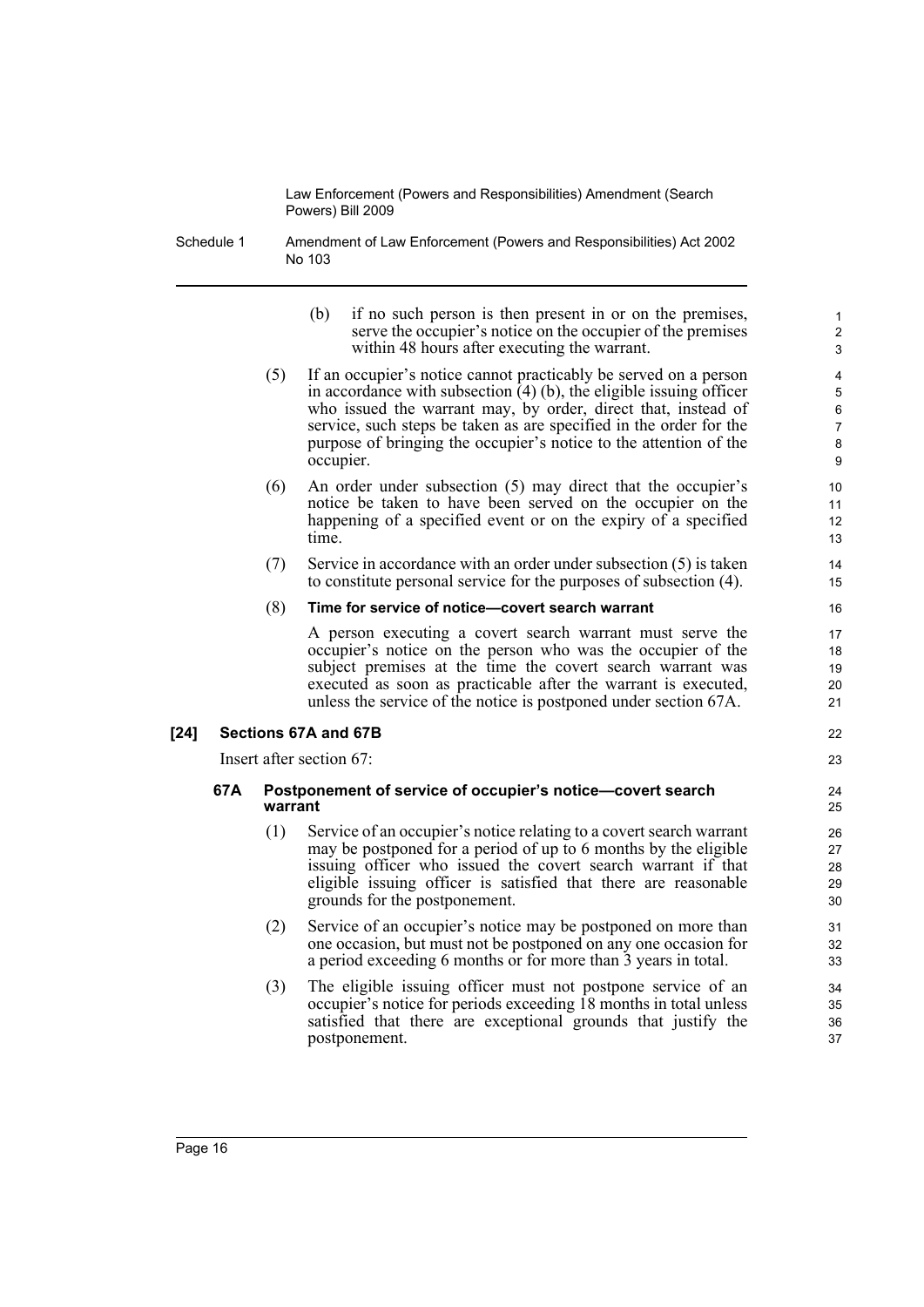Amendment of Law Enforcement (Powers and Responsibilities) Act 2002 No 103 Schedule 1

#### **67B Notice to adjoining occupiers of execution of covert search warrant**

- (1) The person to whom a covert search warrant is issued is to prepare a notice under this section (an *adjoining occupier's notice*) if the execution of the warrant will involve entering premises adjoining or providing access to the subject premises (*adjoining premises*) without the knowledge of the occupier of the adjoining premises.
- (2) Before the covert search warrant is executed, the adjoining occupier's notice is to be provided to the eligible issuing officer who issued the warrant for that officer's approval.
- (3) The adjoining occupier's notice:
	- (a) must specify the following:
		- (i) the name of the person who applied for the covert search warrant,
		- (ii) the date when the warrant was issued,
		- (iii) the address or other description of the subject premises, and
	- (b) is to specify or contain any other matters required by the regulations.
- (4) The adjoining occupier's notice must be served on the person who was the occupier of the adjoining premises at the time the covert search warrant was executed, on (or as soon as practicable after) service of the occupier's notice on the occupier of the subject premises under section 67 unless the eligible issuing officer directs that service of the notice may be dispensed with.
- (5) The adjoining occupier's notice may be served personally or in such other manner as the eligible issuing officer who issued the covert search warrant may direct.
- (6) In this section: *adjoining premises* does not include common property within the meaning of the *Strata Schemes Management Act 1996*. **[25] Section 68 Announcement before entry**

#### Insert "the warrant is a covert search warrant or if" after "section if" in section 68 $(2)$ .

#### **[26] Section 69 Duty to show warrant**

Insert "other than a covert search warrant" after "executing a warrant".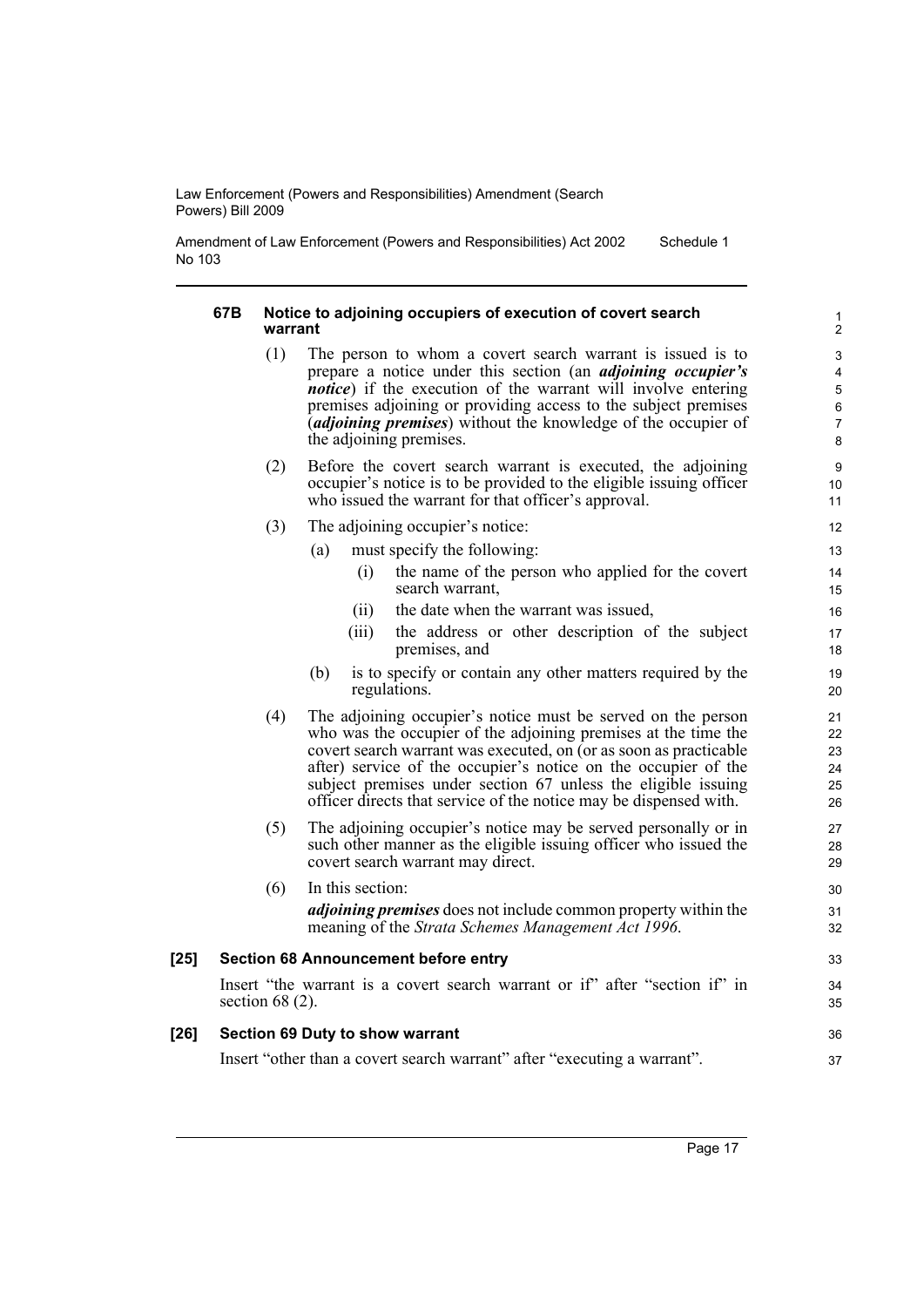Schedule 1 Amendment of Law Enforcement (Powers and Responsibilities) Act 2002 No 103

| $[27]$ |                       | Section 70 Use of force etc to enter premises                                                                                                                                              | $\mathbf{1}$   |
|--------|-----------------------|--------------------------------------------------------------------------------------------------------------------------------------------------------------------------------------------|----------------|
|        |                       | Omit "A police officer" and "the police officer" wherever occurring.                                                                                                                       | $\overline{2}$ |
|        |                       | Insert instead "An executing officer" and "the executing officer", respectively.                                                                                                           | 3              |
| $[28]$ | <b>Section 70 (4)</b> |                                                                                                                                                                                            | 4              |
|        |                       | Insert after section 70 $(3)$ :                                                                                                                                                            | 5              |
|        | (4)                   | A person authorised to search premises pursuant to a warrant may<br>do anything that it is reasonably necessary to do to render safe<br>any dangerous article found in or on the premises. | 6<br>7<br>8    |
| $[29]$ |                       | Section 72 Execution of warrant by day or night                                                                                                                                            | 9              |
|        |                       | Insert before section $72$ (1):                                                                                                                                                            | 10             |
|        | (1A)                  | A covert search warrant may be executed by day or by night.                                                                                                                                | 11             |
| $[30]$ | <b>Section 72 (1)</b> |                                                                                                                                                                                            | 12             |
|        |                       | Insert "(other than a covert search warrant)" after "A warrant".                                                                                                                           | 13             |
| $[31]$ |                       | Section 72 (1) and (2)                                                                                                                                                                     | 14             |
|        |                       | Omit "authorised officer" wherever occurring.                                                                                                                                              | 15             |
|        |                       | Insert instead "eligible issuing officer".                                                                                                                                                 | 16             |
| $[32]$ |                       | <b>Section 73 Expiry of warrant</b>                                                                                                                                                        | 17             |
|        |                       | Omit "authorised officer" wherever occurring in section 73 (2) and (4).                                                                                                                    | 18             |
|        |                       | Insert instead "eligible issuing officer".                                                                                                                                                 | 19             |
| $[33]$ | Section 73 (2A)       |                                                                                                                                                                                            | 20             |
|        |                       | Insert after section $73(2)$ :                                                                                                                                                             | 21             |
|        | (2A)                  | The time so specified for a covert search warrant is the date that<br>is 10 days after the date on which the warrant is issued.                                                            | 22<br>23       |
| $[34]$ | <b>Section 73 (3)</b> |                                                                                                                                                                                            | 24             |
|        |                       | Insert "for a warrant other than a covert search warrant" after "time so<br>specified" in section $73$ (3).                                                                                | 25<br>26       |
| $[35]$ |                       | Section 73 (5) and (6)                                                                                                                                                                     | 27             |
|        |                       | Omit section 73 (5). Insert instead:                                                                                                                                                       | 28             |
|        | (5)                   | If no time of expiry is specified in a warrant (other than a<br>telephone warrant or a covert search warrant), the warrant expires<br>72 hours after issue.                                | 29<br>30<br>31 |
|        |                       |                                                                                                                                                                                            |                |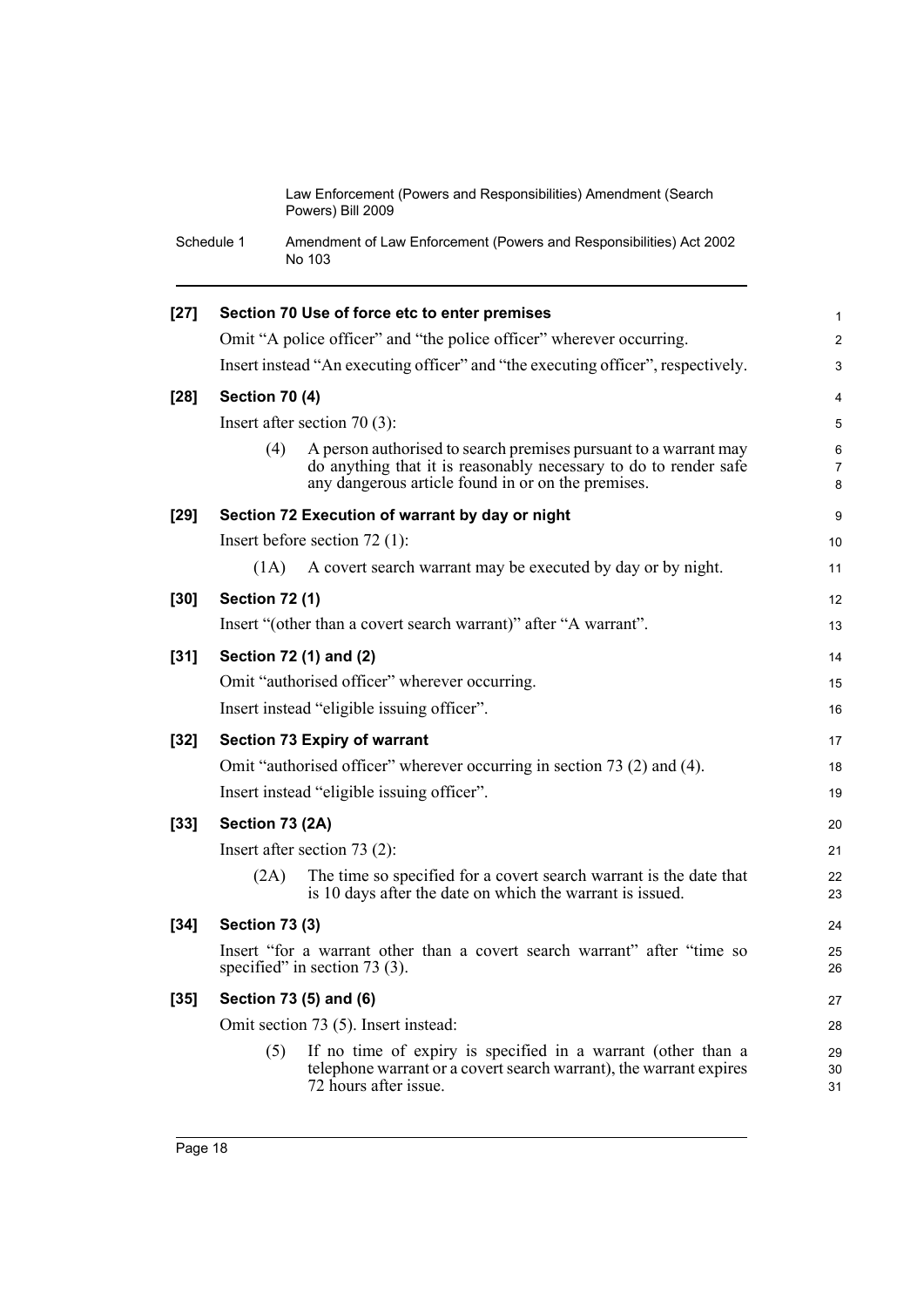Amendment of Law Enforcement (Powers and Responsibilities) Act 2002 No 103 Schedule 1

|      |                          | (6)                   |          |       | If no time of expiry is specified in a covert search warrant, the<br>warrant expires 10 days after issue.                                                                        | $\mathbf{1}$<br>2    |
|------|--------------------------|-----------------------|----------|-------|----------------------------------------------------------------------------------------------------------------------------------------------------------------------------------|----------------------|
| [36] |                          |                       |          |       | <b>Section 73A Extension of warrant</b>                                                                                                                                          | 3                    |
|      |                          |                       |          |       | Insert "a covert search warrant or" after "other than" in section 73A (1).                                                                                                       | $\overline{4}$       |
| [37] |                          | <b>Section 73A</b>    |          |       |                                                                                                                                                                                  | 5                    |
|      |                          |                       |          |       | Omit "authorised officer" wherever occurring.                                                                                                                                    | 6                    |
|      |                          |                       |          |       | Insert instead "eligible issuing officer".                                                                                                                                       | $\overline{7}$       |
| [38] |                          |                       |          |       | Section 74 Report to eligible issuing officer on execution of warrant<br>other than covert search warrant                                                                        | 8<br>9               |
|      |                          | section $74(1)$ .     |          |       | Insert "other than a covert search warrant" after "whom a warrant" in                                                                                                            | 10<br>11             |
| [39] |                          | <b>Section 74 (1)</b> |          |       |                                                                                                                                                                                  | 12                   |
|      |                          |                       |          |       | Omit "authorised officer". Insert instead "eligible issuing officer".                                                                                                            | 13                   |
| [40] |                          | <b>Section 74A</b>    |          |       |                                                                                                                                                                                  | 14                   |
|      | Insert after section 74: |                       |          |       |                                                                                                                                                                                  | 15                   |
|      | 74A                      | warrant               |          |       | Report to eligible issuing officer on execution of covert search                                                                                                                 | 16<br>17             |
|      |                          | (1)                   | warrant: |       | An executing officer for a covert search warrant must provide a<br>report in writing to the eligible issuing officer who issued the                                              | 18<br>19<br>20       |
|      |                          |                       | (a)      |       | stating the address or other description of the subject<br>premises, and                                                                                                         | 21<br>22             |
|      |                          |                       | (b)      |       | stating whether or not the warrant was executed, and                                                                                                                             | 23                   |
|      |                          |                       | (c)      |       | if the warrant was executed:                                                                                                                                                     | 24                   |
|      |                          |                       |          | (i)   | stating the date on which the warrant was executed,<br>and                                                                                                                       | 25<br>26             |
|      |                          |                       |          | (ii)  | stating the name (or code-name) of the person in<br>charge when the warrant was executed, and                                                                                    | 27<br>28             |
|      |                          |                       |          | (iii) | stating the name (or code-name) of any person who<br>entered the subject premises to assist in the<br>execution of the warrant and the nature of the<br>assistance provided, and | 29<br>30<br>31<br>32 |
|      |                          |                       |          | (iv)  | stating the powers that were exercised under the<br>warrant, and                                                                                                                 | 33<br>34             |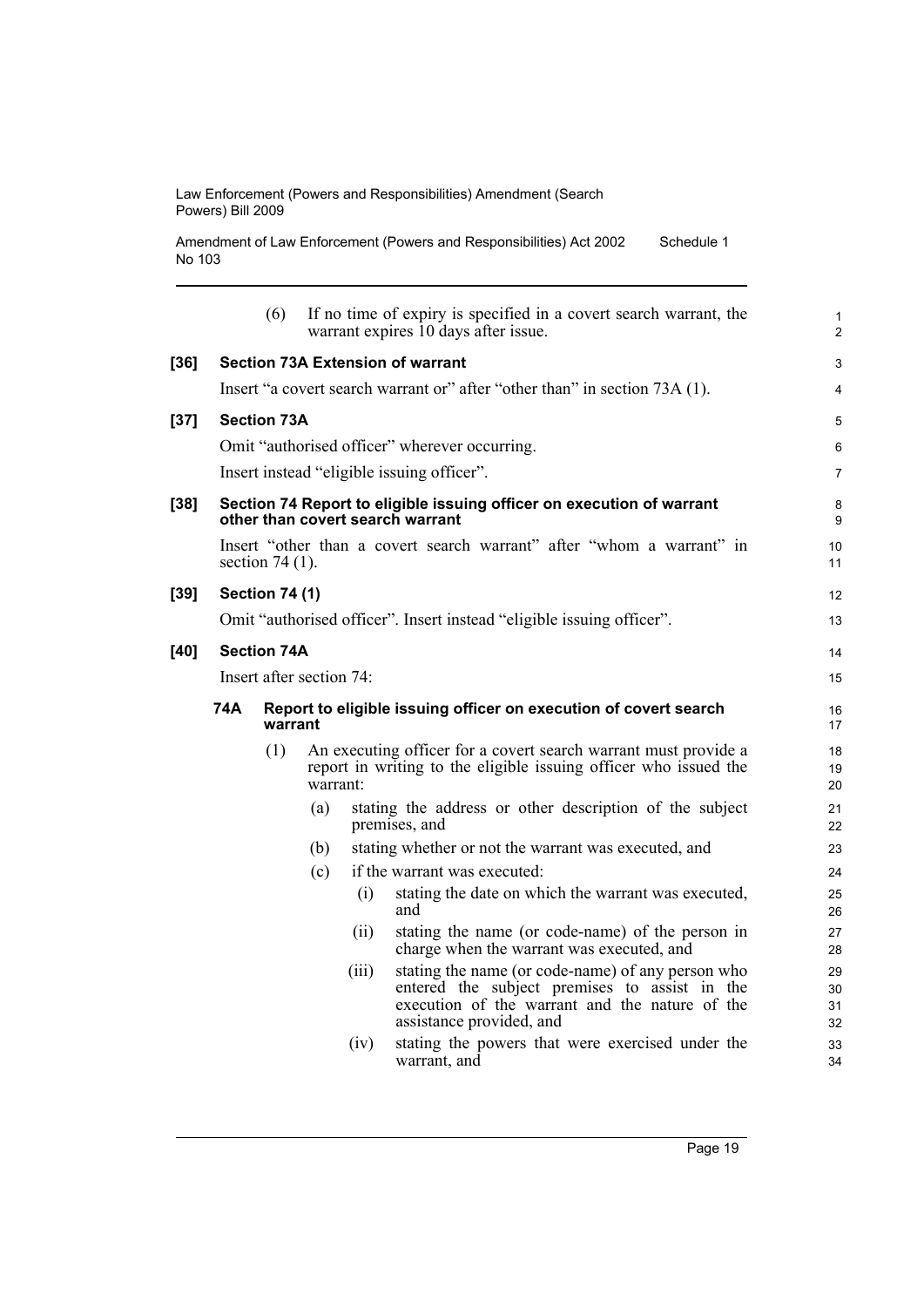Schedule 1 Amendment of Law Enforcement (Powers and Responsibilities) Act 2002 No 103

|     |     | setting out briefly the result of the execution of the<br>(v)<br>warrant (including a brief description of anything<br>seized, placed in substitution for a seized thing or<br>examined and any data accessed under section 75B),<br>and            | 1<br>$\overline{2}$<br>3<br>4<br>5 |
|-----|-----|-----------------------------------------------------------------------------------------------------------------------------------------------------------------------------------------------------------------------------------------------------|------------------------------------|
|     | (d) | if the warrant was not executed—setting out briefly the<br>reasons why the warrant was not executed, and                                                                                                                                            | 6<br>7                             |
|     | (e) | containing such other particulars as may be prescribed by<br>the regulations.                                                                                                                                                                       | 8<br>9                             |
| (2) |     | The report must be provided within 10 days after the execution of<br>the warrant or the expiry of the warrant, whichever first occurs.                                                                                                              | 10<br>11                           |
| (3) |     | If premises are entered for the purposes of returning or retrieving<br>a thing under section 49A, a report must also be provided in<br>writing to the eligible issuing officer who issued the warrant:                                              | 12<br>13<br>14                     |
|     | (a) | stating the address or other description of the premises, and                                                                                                                                                                                       | 15                                 |
|     | (b) | stating the date on which the premises were re-entered, and                                                                                                                                                                                         | 16                                 |
|     | (c) | stating the name (or code-name) of any person who<br>entered the premises for the purposes of the return or<br>retrieval, and                                                                                                                       | 17<br>18<br>19                     |
|     | (d) | stating the name (or code-name) of any person who<br>re-entered the subject premises to assist in the return or<br>retrieval of the thing and the nature of the assistance<br>provided, and                                                         | 20<br>21<br>22<br>23               |
|     | (e) | setting out a brief description of the thing, and                                                                                                                                                                                                   | 24                                 |
|     | (f) | if the thing was not returned or retrieved—setting out the<br>reasons why the thing was not returned or retrieved, and                                                                                                                              | 25<br>26                           |
|     | (g) | containing such other particulars as may be prescribed by<br>the regulations.                                                                                                                                                                       | 27<br>28                           |
| (4) |     | The report is to be provided within 10 days after the entry to the<br>premises for the purposes of retrieving or returning the thing<br>under section 49A.                                                                                          | 29<br>30<br>31                     |
| (5) |     | The Commissioner of Police, Commissioner for the New South<br>Wales Crime Commission or Commissioner for the Police<br>Integrity Commission is to ensure that a copy of any report<br>provided under this section is given to the Attorney General. | 32<br>33<br>34<br>35               |
| (6) |     | A person may be referred to by a code-name in a report required<br>under this section only if:                                                                                                                                                      | 36<br>37                           |
|     | (a) | the person who provides the report believes on reasonable<br>grounds that use of the code-name is necessary to protect<br>the safety of the person referred to, and                                                                                 | 38<br>39<br>40                     |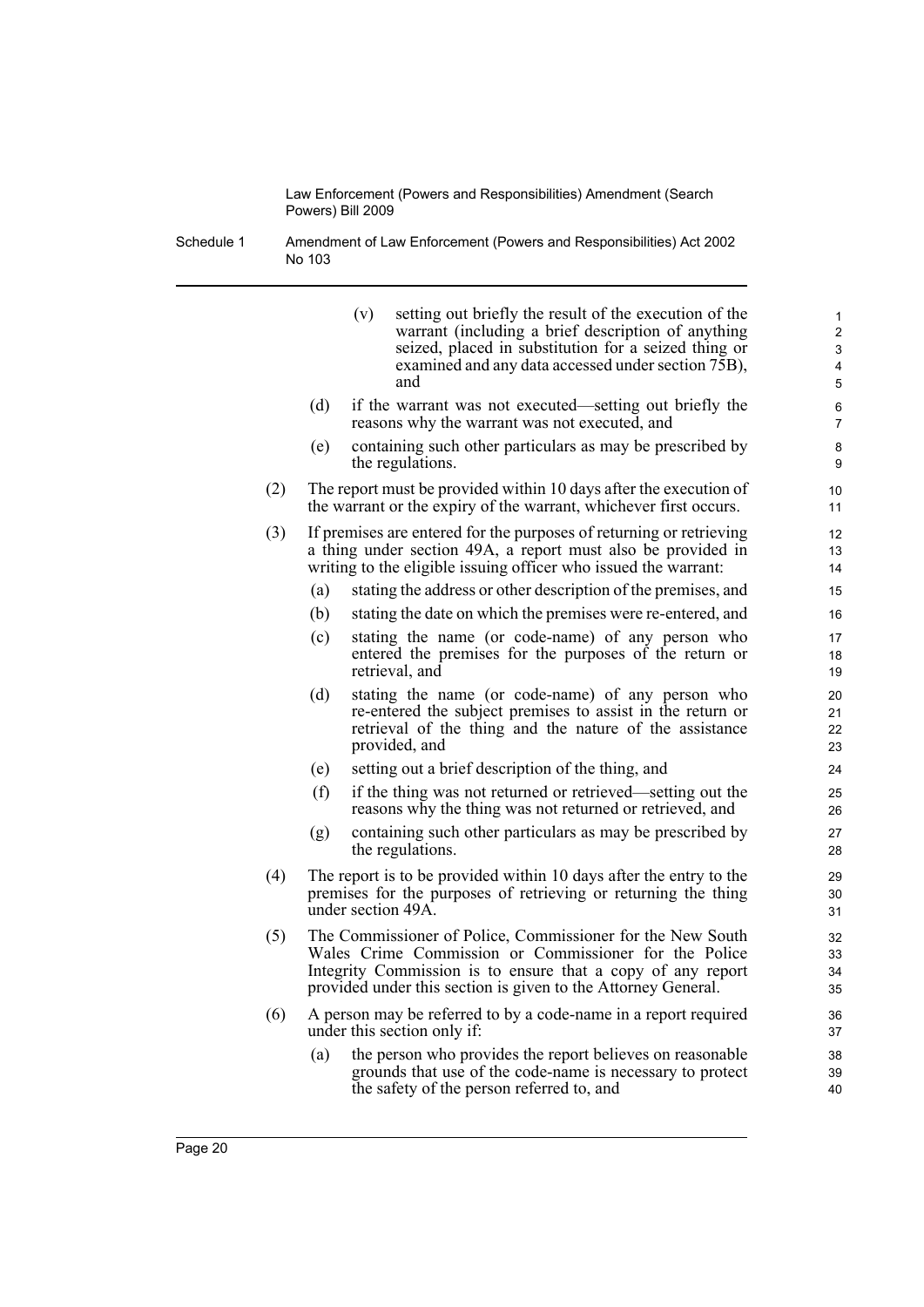Amendment of Law Enforcement (Powers and Responsibilities) Act 2002 No 103 Schedule 1

|      |     |                          | (b) | a record of the person's actual name and reasons for use of<br>the code-name is kept by the authority in which the person<br>is employed.                                                                                                                                  | $\mathbf{1}$<br>$\boldsymbol{2}$<br>$\mathfrak{S}$ |
|------|-----|--------------------------|-----|----------------------------------------------------------------------------------------------------------------------------------------------------------------------------------------------------------------------------------------------------------------------------|----------------------------------------------------|
|      |     | (7)                      |     | If an executing officer for a covert search warrant has died or is<br>absent the report may be provided by another person from the<br>authority in which the executing officer was or is employed who<br>is authorised to make an application for a covert search warrant. | 4<br>$\mathbf 5$<br>$\,6\,$<br>$\overline{7}$      |
| [41] |     | <b>Section 75</b>        |     |                                                                                                                                                                                                                                                                            | 8                                                  |
|      |     |                          |     | Omit the section. Insert instead:                                                                                                                                                                                                                                          | 9                                                  |
|      | 75  |                          |     | Death, absence of eligible issuing officer who issued warrant (cf<br>Search Warrants Act 1985, s 22, former LEPRA, s 75)                                                                                                                                                   | 10<br>11                                           |
|      |     |                          |     | If the eligible issuing officer who issued a warrant has died, has<br>ceased to be an eligible issuing officer or is absent:                                                                                                                                               | 12<br>13                                           |
|      |     |                          | (a) | a report required to be provided to that eligible issuing<br>officer under section 74 or 74A, or                                                                                                                                                                           | 14<br>15                                           |
|      |     |                          | (b) | a power exercisable by that eligible issuing officer under<br>section 67 (5), 67A (1), 67B (4) and (5), 73 (4), 73A or<br>75A $(2)$ or $(4)$ ,                                                                                                                             | 16<br>17<br>18                                     |
|      |     |                          |     | must be provided to, or may be exercised by, as the case may be,<br>any other eligible issuing officer.                                                                                                                                                                    | 19<br>20                                           |
| [42] |     | Sections 75A and 75B     |     |                                                                                                                                                                                                                                                                            | 21                                                 |
|      |     | Insert after section 75: |     |                                                                                                                                                                                                                                                                            | 22                                                 |
|      | 75A |                          |     | Operation of electronic and other equipment at premises and<br>removal of things from premises for examination                                                                                                                                                             | 23<br>24                                           |
|      |     | (1)                      |     | A person executing or assisting in the execution of a warrant to<br>which this Division applies may:                                                                                                                                                                       | 25<br>26                                           |
|      |     |                          | (a) | bring to the premises the subject of the warrant any<br>electronic and other equipment reasonably necessary for<br>the examination of a thing found at the premises, and                                                                                                   | 27<br>28<br>29                                     |
|      |     |                          | (b) | operate any such equipment (or equipment already at those<br>premises) to examine a thing found at the premises in order<br>to determine whether it is or contains a thing that may be<br>seized under the warrant, and                                                    | 30<br>31<br>32<br>33                               |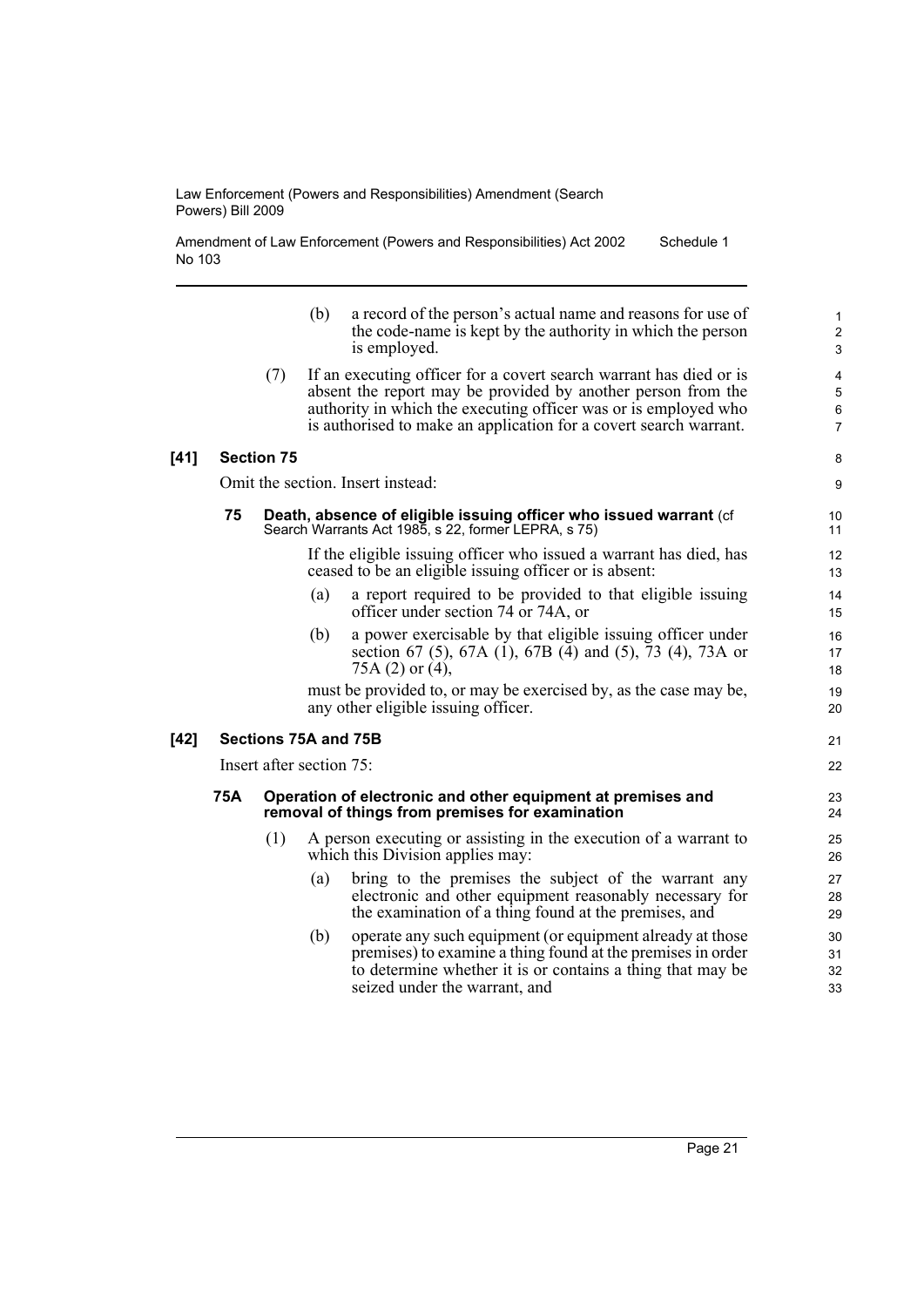- Schedule 1 Amendment of Law Enforcement (Powers and Responsibilities) Act 2002 No 103
	- (c) move a thing found at the premises to another place (for up to 7 working days) for examination in order to determine whether it is or contains a thing that may be seized under the warrant if the occupier of the premises consents or if:
		- (i) it is significantly more practicable to do so having regard to the timeliness and cost of examining the thing at another place and the availability of expert assistance, and

- (ii) there are reasonable grounds to suspect it is or contains a thing that may be seized under the warrant.
- (2) If a thing is moved to another place for examination under this section, an eligible issuing officer may authorise the removal of the thing for an additional period (not exceeding 7 working days at any one time) if satisfied that the additional period is required to determine whether it is or contains a thing that may be seized under the warrant.
- (3) The person executing the warrant must advise the occupier that the occupier may make submissions to the eligible issuing officer on the matter and is to give the occupier a reasonable opportunity to do so (except in the case of a covert search warrant).
- (4) The eligible issuing officer may authorise the removal of a thing for a period exceeding a total of 28 days only if satisfied that it is justified on the basis that there are exceptional circumstances in the case.
- (5) The limitation imposed by this section on the period that a thing may be removed to another place ceases when it is determined that it is or contains a thing that may be seized under the warrant.
- (6) This section does not authorise the operation of equipment already at the premises the subject of the warrant to examine a thing unless the person operating the equipment has reasonable grounds to believe that the examination can be carried out without damaging the equipment or the thing.

#### **75B Access to and downloading of data from computers (including access to computers outside premises the subject of a warrant)**

(1) The person executing or assisting in the execution of a warrant to which this Division applies may operate equipment at the premises the subject of the warrant to access data (including data held at premises other than the subject premises) if the person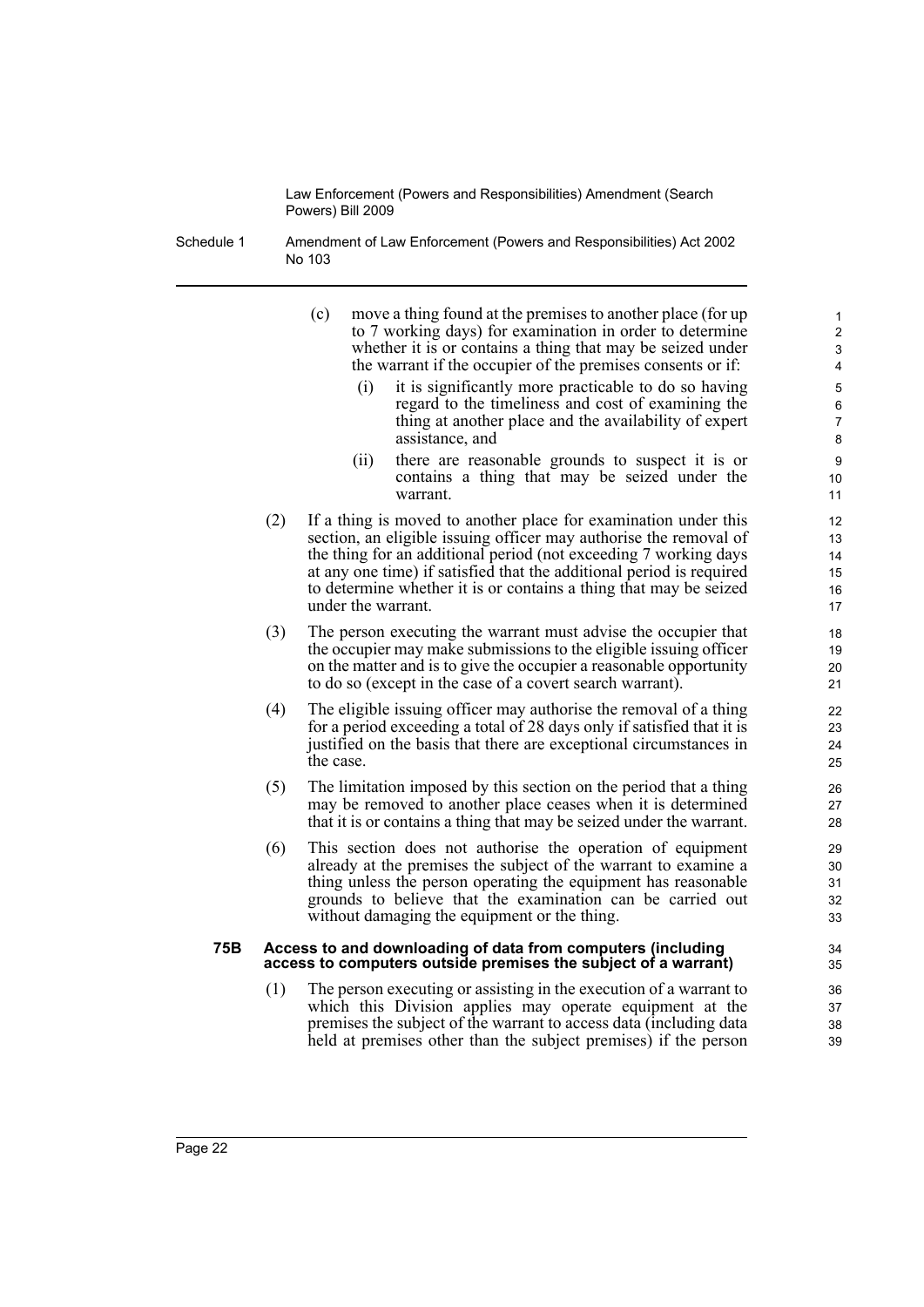Amendment of Law Enforcement (Powers and Responsibilities) Act 2002 No 103 Schedule 1

> believes on reasonable grounds that the data might be data that could be seized under the warrant.

> **Note.** Under section 49, data may be seized under a warrant if connected with an offence. Section 46 (3) provides that a thing is connected with an offence if, for example, it will provide evidence of the commission of the offence.

- (2) The person executing or assisting in the execution of the warrant may:
	- (a) copy any accessed data to a disk, tape or other data storage device brought to the premises, and
	- (b) with the approval of the occupier of the premises, copy any accessed data to a disk, tape or other data storage device already at the premises, and
	- (c) take the disk, tape or other data storage device from the premises to examine the accessed data to determine whether it (or any part of it) is data that could be seized under the warrant.
- (3) The person executing or assisting in the execution of the warrant may operate the equipment to put any data that could be seized in documentary form and seize the document so produced.
- (4) The person executing or assisting in the execution of the warrant may seize the equipment and any disk, tape or other data storage device:
	- (a) if it is not practicable to exercise the powers referred to in subsection (2) or (3) in relation to the data, or
	- (b) if possession by the occupier of the equipment or device could constitute an offence.
- (5) This section does not authorise the operation of equipment already at the premises the subject of the warrant to access data unless the person operating the equipment has reasonable grounds to believe that the equipment can be operated without damaging the equipment or the data.
- (6) The responsible officer for an authority must arrange for the removal of any data obtained by the exercise of a power referred to in this section by a member of the authority from any device under the control of the authority and the destruction of any other reproduction of the data in the control of the authority if the responsible officer is satisfied that the data is data that could not be seized under the warrant.
- (7) Subsection (6) does not require the destruction of court records.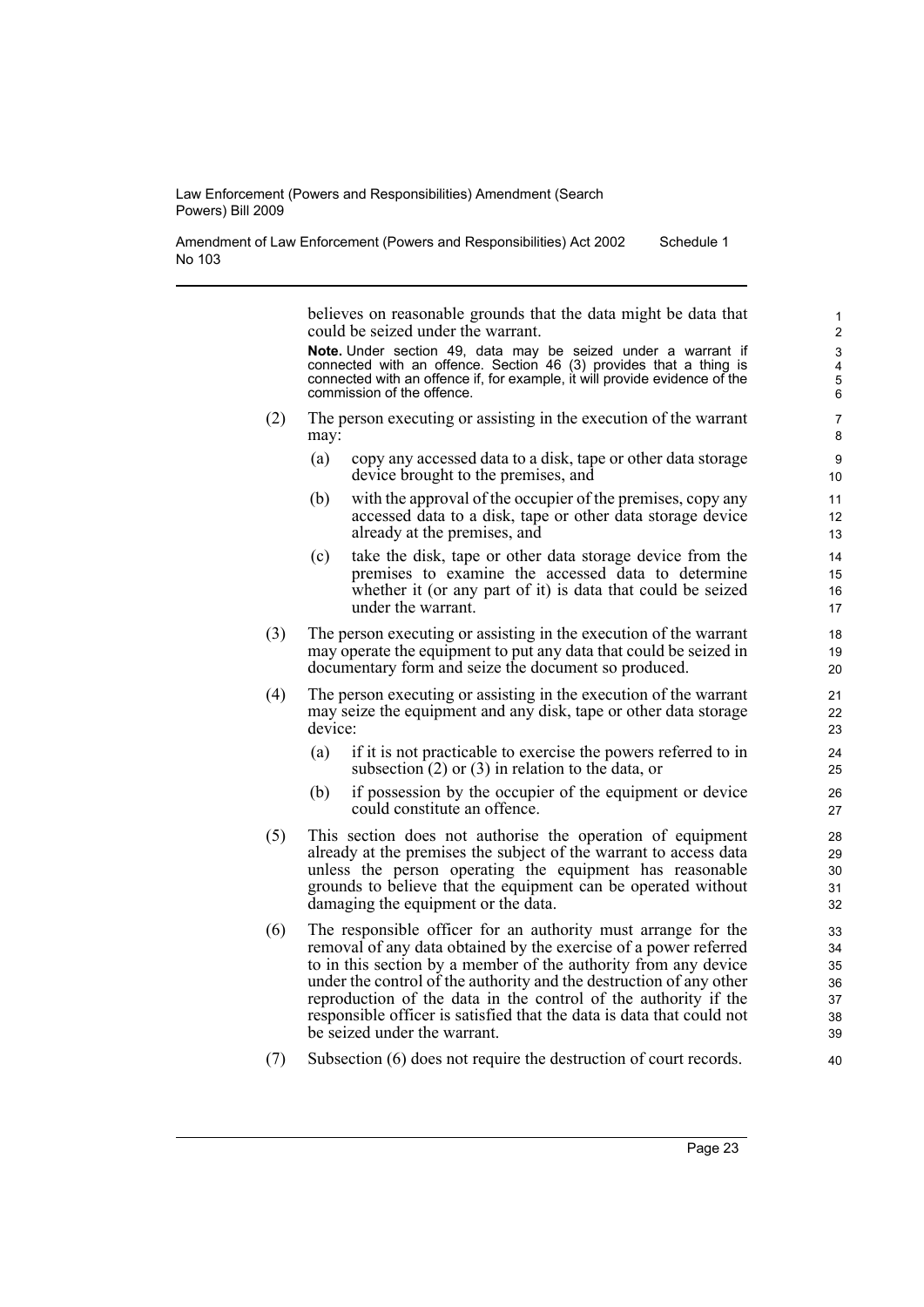Schedule 1 Amendment of Law Enforcement (Powers and Responsibilities) Act 2002 No 103

- (8) In this section, *responsible officer for an authority* means the following:
	- (a) in relation to data obtained by a police officer—the Commissioner of Police,

- (b) in relation to data obtained by a member of staff of the Police Integrity Commission—the Commissioner for the Police Integrity Commission,
- (c) in relation to data obtained by a member of staff of the New South Wales Crime Commission—the Commissioner for the New South Wales Crime Commission,
- (d) in relation to data obtained in execution of a search warrant issued under a provision of an Act specified in Schedule 2—the person prescribed by the regulations.

#### **[43] Sections 76A and 76B**

Insert before section 77:

#### **76A Applications with respect to covert search warrants to be dealt with in absence of public**

Applications under this Part, and any matters arising under this Part, in respect of covert search warrants that are dealt with by an eligible issuing officer are to be dealt with in the absence of the public.

#### **76B Publication of documents relating to search warrants**

- (1) A person must not intentionally or recklessly publish an application for a covert search warrant, a report prepared under section 74 or 74A, an occupier's notice or any information directly derived from such an application, report or notice unless:
	- (a) an occupier's notice that relates to the execution of the warrant has been given under section 67 or 67B, or
	- (b) directions have been given in relation to the giving of the occupier's notice under section 67.

Maximum penalty: 50 penalty units or imprisonment for 12 months, or both.

- (2) This section does not make it an offence to publish any application, report, notice or information if the publication is for the purposes of:
	- (a) exercising any functions under this Part, or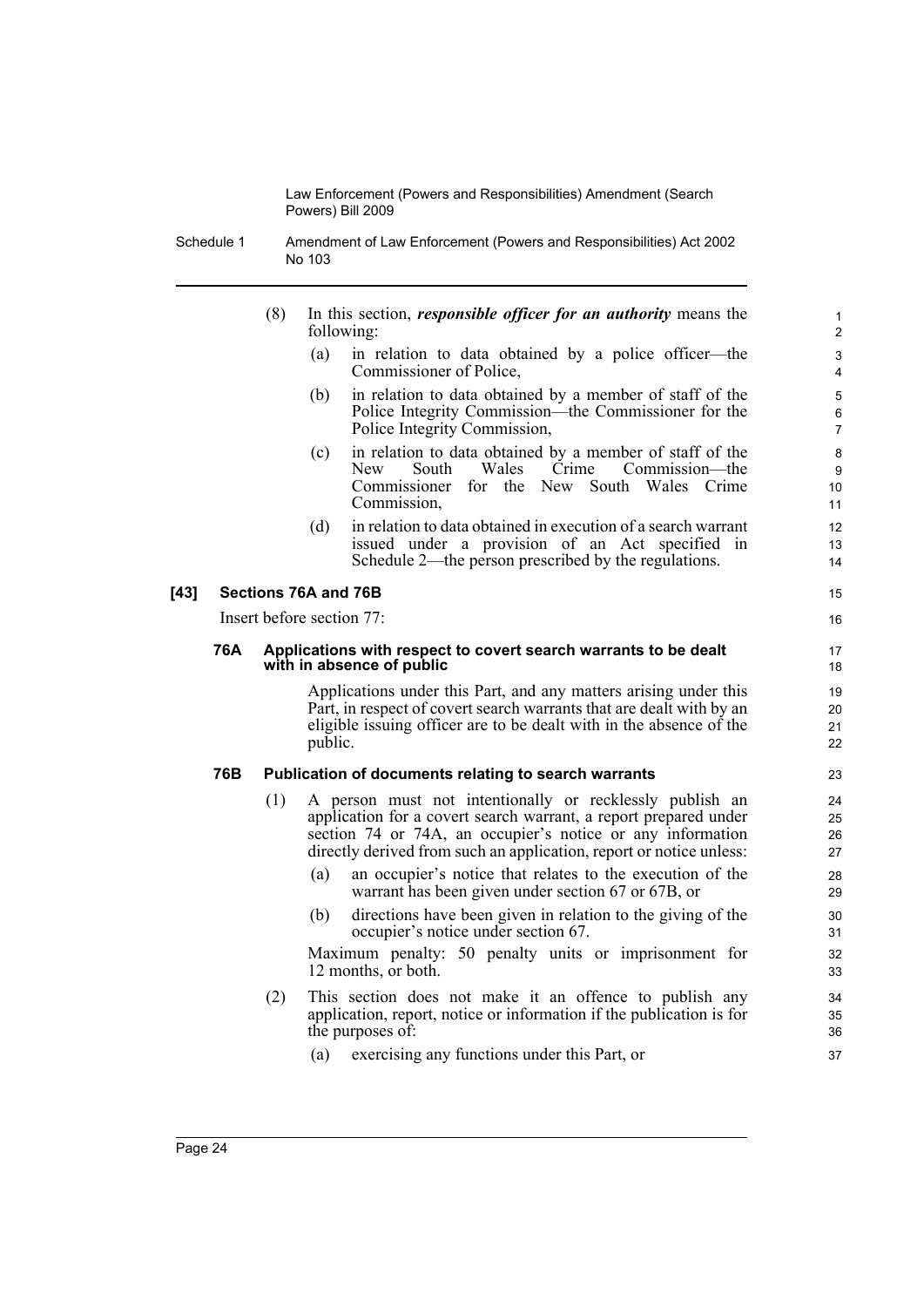Amendment of Law Enforcement (Powers and Responsibilities) Act 2002 No 103 Schedule 1

|        |                                                                                                                                                                          | (b) | the internal management of the NSW Police Force, the<br>New South Wales Crime Commission, the Police Integrity<br>Commission, the Supreme Court or the Attorney General's<br>Department.                                                                                                                                                                                                                                                               | $\mathbf{1}$<br>$\overline{2}$<br>3<br>4 |
|--------|--------------------------------------------------------------------------------------------------------------------------------------------------------------------------|-----|--------------------------------------------------------------------------------------------------------------------------------------------------------------------------------------------------------------------------------------------------------------------------------------------------------------------------------------------------------------------------------------------------------------------------------------------------------|------------------------------------------|
| $[44]$ | Section 79 References in other Acts to "authorised justice" or<br>"authorised officer"                                                                                   |     |                                                                                                                                                                                                                                                                                                                                                                                                                                                        |                                          |
|        |                                                                                                                                                                          |     | Omit "an authorised officer within the meaning of this Act".                                                                                                                                                                                                                                                                                                                                                                                           | $\overline{7}$                           |
|        | Insert instead "an eligible issuing officer within the meaning of paragraph (a)<br>of the definition of <i>eligible issuing officer</i> in section $46(1)$ of this Act". |     |                                                                                                                                                                                                                                                                                                                                                                                                                                                        |                                          |
| [45]   |                                                                                                                                                                          |     | Section 201 Supplying police officer's details and giving warnings                                                                                                                                                                                                                                                                                                                                                                                     | 10                                       |
|        | Insert after section 201 $(3)$ :                                                                                                                                         |     |                                                                                                                                                                                                                                                                                                                                                                                                                                                        |                                          |
|        | (3AA)                                                                                                                                                                    |     | Despite subsection $(3)$ , this section does not apply to the exercise<br>of a power to enter premises or to search premises or a vehicle,<br>vessel or aircraft that is conferred by a covert search warrant.                                                                                                                                                                                                                                         | 12<br>13<br>14                           |
| [46]   | Section 242 Monitoring of operation of certain provisions of Act by<br>Ombudsman                                                                                         |     |                                                                                                                                                                                                                                                                                                                                                                                                                                                        | 15<br>16                                 |
|        | Omit section 242 (1) and (2). Insert instead:                                                                                                                            |     |                                                                                                                                                                                                                                                                                                                                                                                                                                                        |                                          |
|        | (1)                                                                                                                                                                      |     | The Ombudsman must inspect the records of the NSW Police<br>Force, the New South Wales Crime Commission and the Police<br>Integrity Commission under Part 5 in relation to covert search<br>warrants every 12 months after the commencement of this<br>subsection for the purpose of ascertaining whether or not the<br>requirements of that Part (in so far as it relates to covert search<br>warrants) are being complied with.                      | 18<br>19<br>20<br>21<br>22<br>23<br>24   |
|        | (2)                                                                                                                                                                      |     | For that purpose, the Ombudsman may require the Commissioner<br>of Police, the Commissioner for the New South Wales Crime<br>Commission and the Commissioner for the Police Integrity<br>Commission to provide access to the relevant records.                                                                                                                                                                                                         | 25<br>26<br>27<br>28                     |
| $[47]$ | <b>Section 242 (3)</b>                                                                                                                                                   |     |                                                                                                                                                                                                                                                                                                                                                                                                                                                        | 29                                       |
|        | Omit the subsection. Insert instead:                                                                                                                                     |     |                                                                                                                                                                                                                                                                                                                                                                                                                                                        |                                          |
|        | (3)                                                                                                                                                                      |     | The Ombudsman must, as soon as practicable after the expiration<br>of each year after the commencement of subsection (1) (as<br>Enforcement<br>substituted<br>$_{\rm by}$<br>the<br>Law<br><i>(Powers</i> )<br>and<br>Responsibilities) Amendment (Search Powers) Act 2009),<br>prepare a report of the Ombudsman's work and activities under<br>this section and furnish a copy of the report to the Attorney<br>General and the Minister for Police. | 31<br>32<br>33<br>34<br>35<br>36<br>37   |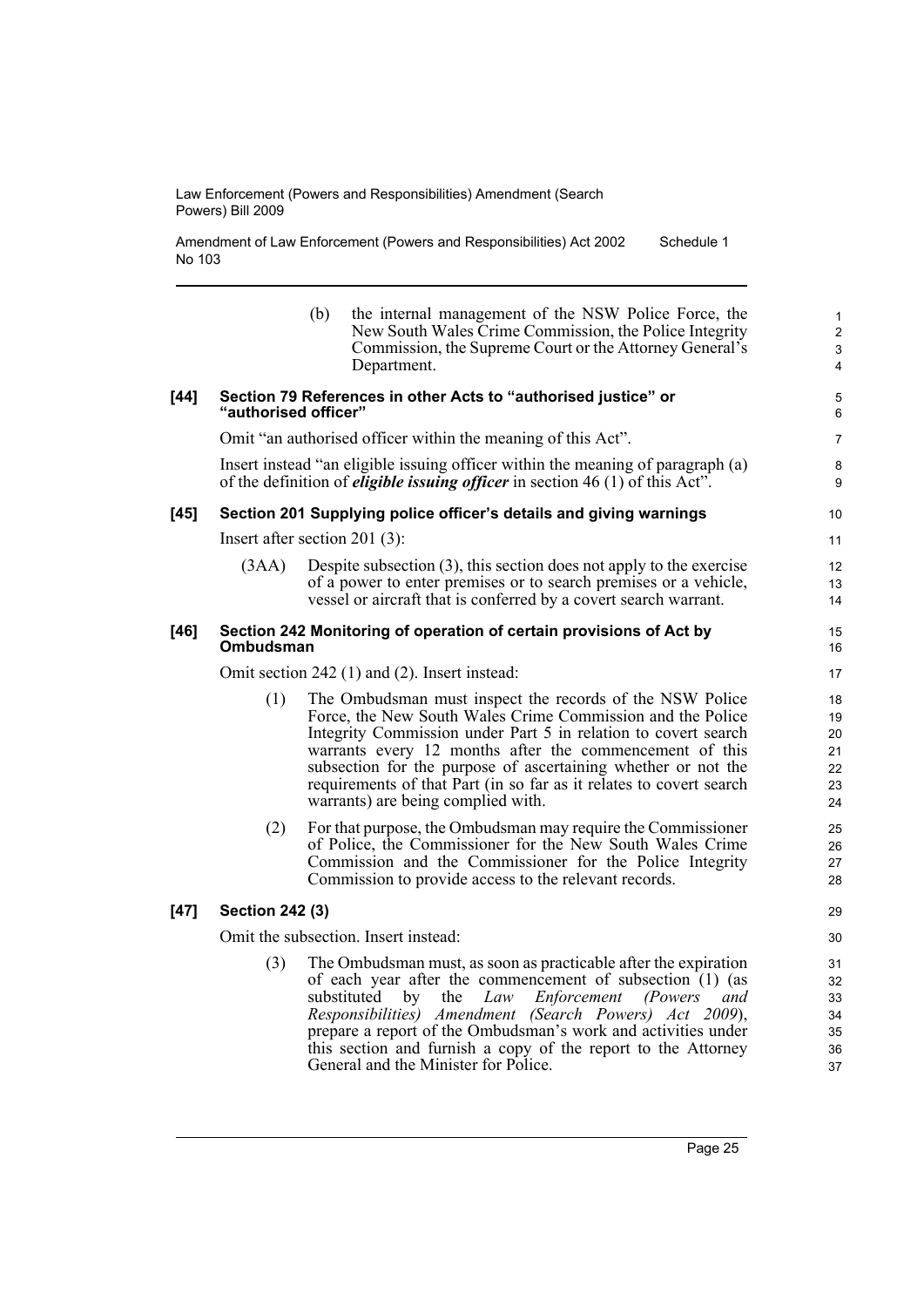Schedule 1 Amendment of Law Enforcement (Powers and Responsibilities) Act 2002 No 103

#### **[48] Section 242A**

Insert after section 242:

#### **242A Annual reports to be given to Attorney General and Police Minister**

(1) The Commissioner of Police, the Commissioner for the New South Wales Crime Commission and the Commissioner for the Police Integrity Commission must each report annually on the exercise of powers under Part 5 with respect to covert search warrants by police officers and staff members of the New South Wales Crime Commission and Police Integrity Commission, respectively.

1  $\mathfrak{p}$ 

- (2) Each report is to be provided, within 4 months after each 30 June, to the Minister for Police and the Attorney General.
- (3) The report is to specify the following matters in relation to the year ended on that 30 June:
	- (a) the number of applications for covert search warrants made under Part 5 and the number of those applications granted,
	- (b) the number of applications for telephone covert search warrants and the number of those applications granted,
	- (c) the number of covert search warrants executed,
	- (d) the number of covert search warrants under which any things were seized,
	- (e) the number of covert search warrants under which any things were placed in substitution for seized things,
	- (f) the number of covert search warrants under which any things were returned or retrieved,
	- (g) the number of covert search warrants under which the powers referred to in sections 75A and 75B were exercised,
	- (h) the number of covert search warrants under which any things were tested,
	- (i) the number of arrests made in connection with searchable offences in respect of which covert search warrants were executed and the number of those arrests that have led to the laying of charges in relation to the searchable offences concerned,
	- (j) the number of complaints that are made under any Act about conduct relating to the execution of a covert search warrant by an executing officer and the number of those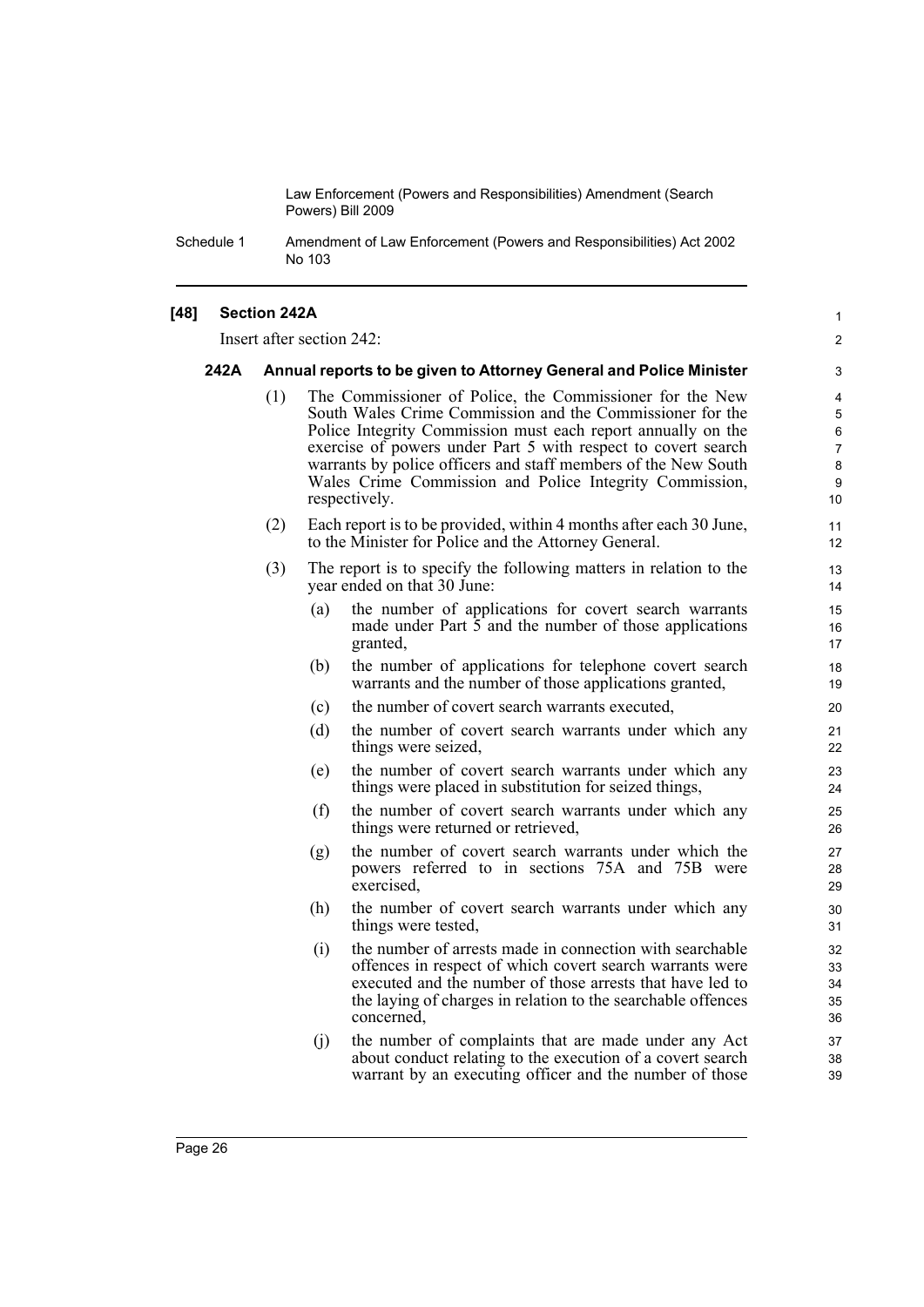| Amendment of Law Enforcement (Powers and Responsibilities) Act 2002 | Schedule 1 |
|---------------------------------------------------------------------|------------|
| No 103                                                              |            |

|        |                                                                               | complaints that are, or have been, the subject of an<br>investigation under any Act,                                                                             | $\mathbf{1}$<br>$\overline{2}$              |
|--------|-------------------------------------------------------------------------------|------------------------------------------------------------------------------------------------------------------------------------------------------------------|---------------------------------------------|
|        |                                                                               | any other matters requested by the Minister for Police or<br>(k)<br>the Attorney General.                                                                        | $\ensuremath{\mathsf{3}}$<br>$\overline{4}$ |
|        | (4)                                                                           | The reports may be combined with any other annual report of the<br>NSW Police Force, the New South Wales Crime Commission or<br>the Police Integrity Commission. | 5<br>$\,6\,$<br>$\overline{7}$              |
|        | (5)                                                                           | The reports are to be tabled in each House of Parliament as soon<br>as practicable after they are received by the Attorney General.                              | 8<br>9                                      |
| $[49]$ |                                                                               | Schedule 5 Savings, transitional and other provisions                                                                                                            | 10                                          |
|        | Insert at the end of clause $1(1)$ :                                          |                                                                                                                                                                  |                                             |
|        |                                                                               | Law Enforcement (Powers and Responsibilities) Amendment<br>(Search Powers) Act 2009                                                                              | 12<br>13                                    |
| $[50]$ | <b>Schedule 5</b>                                                             |                                                                                                                                                                  |                                             |
|        | Insert at the end of the Schedule with appropriate Part and clause numbering: |                                                                                                                                                                  |                                             |
|        | Part                                                                          | Provisions consequent on enactment of                                                                                                                            | 16                                          |
|        |                                                                               | <b>Law Enforcement (Powers and</b>                                                                                                                               | 17                                          |
|        |                                                                               | <b>Responsibilities) Amendment (Search</b><br>Powers) Act 2009                                                                                                   | 18<br>19                                    |
|        |                                                                               | <b>Definition</b>                                                                                                                                                | 20                                          |
|        |                                                                               | In this Part:                                                                                                                                                    | 21                                          |
|        |                                                                               | <b>amending Act</b> means the Law Enforcement (Powers and<br>Responsibilities) Amendment (Search Powers) Act 2009.                                               | 22<br>23                                    |
|        |                                                                               | Changes to search warrant provisions                                                                                                                             | 24                                          |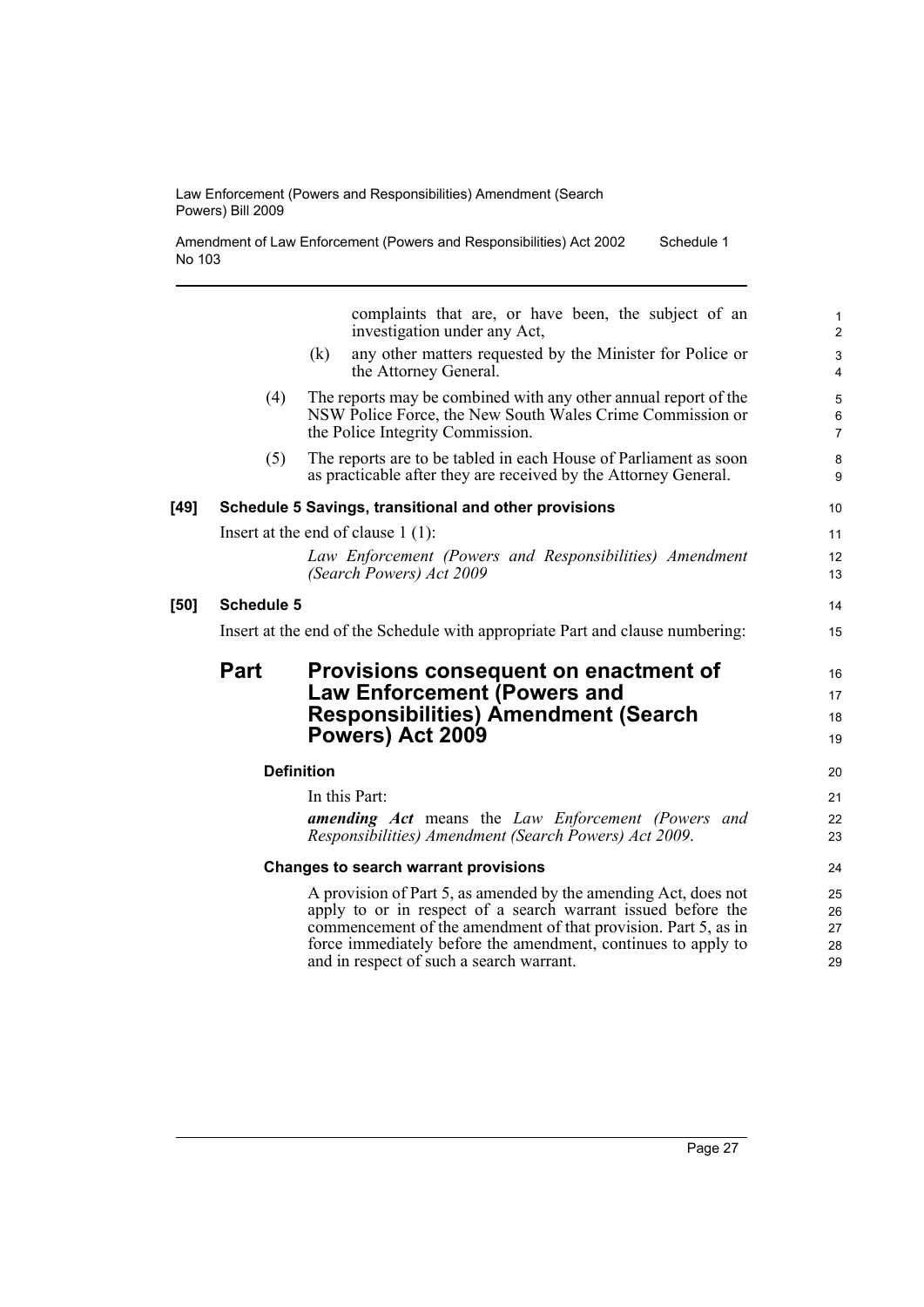1

## <span id="page-35-0"></span>**Schedule 2 Amendment of other Acts and regulation**

| 2.1   | 2005                                                                                                                                           |                 | Law Enforcement (Powers and Responsibilities) Regulation                                                                                                                                                                                                                                                                                                            | $\overline{2}$<br>3              |
|-------|------------------------------------------------------------------------------------------------------------------------------------------------|-----------------|---------------------------------------------------------------------------------------------------------------------------------------------------------------------------------------------------------------------------------------------------------------------------------------------------------------------------------------------------------------------|----------------------------------|
| [1]   | <b>Clause 3 Definitions</b>                                                                                                                    |                 |                                                                                                                                                                                                                                                                                                                                                                     | 4                                |
|       |                                                                                                                                                |                 | Omit paragraph (a) of the definition of <b>search warrant</b> in clause $3(1)$ .                                                                                                                                                                                                                                                                                    | 5                                |
|       |                                                                                                                                                | Insert instead: |                                                                                                                                                                                                                                                                                                                                                                     | 6                                |
|       |                                                                                                                                                |                 | a Part 5 search warrant (other than a covert search<br>(a)<br>warrant),                                                                                                                                                                                                                                                                                             | $\overline{7}$<br>8              |
| [2]   | <b>Clause 8 Receipts for things seized</b>                                                                                                     |                 |                                                                                                                                                                                                                                                                                                                                                                     | 9                                |
|       |                                                                                                                                                | clause $8(1)$ . | Insert "other than a covert search warrant" after "search warrant" in                                                                                                                                                                                                                                                                                               | 10<br>11                         |
| $[3]$ | Clause 10 Keeping and inspection of records                                                                                                    |                 |                                                                                                                                                                                                                                                                                                                                                                     | 12                               |
|       | Insert "or eligible issuing officer (as the case requires)" after "authorised<br>officer" wherever occurring in clause 10 (1) (b) and (3) (b). |                 |                                                                                                                                                                                                                                                                                                                                                                     | 13<br>14                         |
| [4]   | Clause 10 (2) (a)                                                                                                                              |                 |                                                                                                                                                                                                                                                                                                                                                                     | 15                               |
|       | Insert "(including a covert search warrant)" after "warrant".                                                                                  |                 |                                                                                                                                                                                                                                                                                                                                                                     | 16                               |
| [5]   | <b>Clause 10 (5A)</b>                                                                                                                          |                 |                                                                                                                                                                                                                                                                                                                                                                     | 17                               |
|       | Insert after clause $10(5)$ :                                                                                                                  |                 |                                                                                                                                                                                                                                                                                                                                                                     | 18                               |
|       |                                                                                                                                                | (5A)            | During the hours that the Supreme Court registry is open to the<br>public, the documents referred to in subclause $(1)$ relating to a<br>covert search warrant may be inspected by the occupier of the<br>premises to which the covert search warrant relates or by any<br>other person who is given an occupier's notice relating to the<br>warrant under the Act. | 19<br>20<br>21<br>22<br>23<br>24 |
| [6]   | <b>Clause 10 (6)</b>                                                                                                                           |                 |                                                                                                                                                                                                                                                                                                                                                                     | 25                               |
|       | Insert ", other than those referred to in subclause (5A)," after "documents"<br>where firstly occurring.                                       |                 |                                                                                                                                                                                                                                                                                                                                                                     | 26<br>27                         |
| [7]   | <b>Clause 11A</b>                                                                                                                              |                 |                                                                                                                                                                                                                                                                                                                                                                     | 28                               |
|       | Insert after clause 11:                                                                                                                        |                 |                                                                                                                                                                                                                                                                                                                                                                     |                                  |
|       | 11A<br>Certified records not available for inspection                                                                                          |                 |                                                                                                                                                                                                                                                                                                                                                                     | 30                               |
|       |                                                                                                                                                | (1)             | An eligible Judge may at any time issue a certificate to the effect<br>that the Judge is satisfied that:                                                                                                                                                                                                                                                            | 31<br>32                         |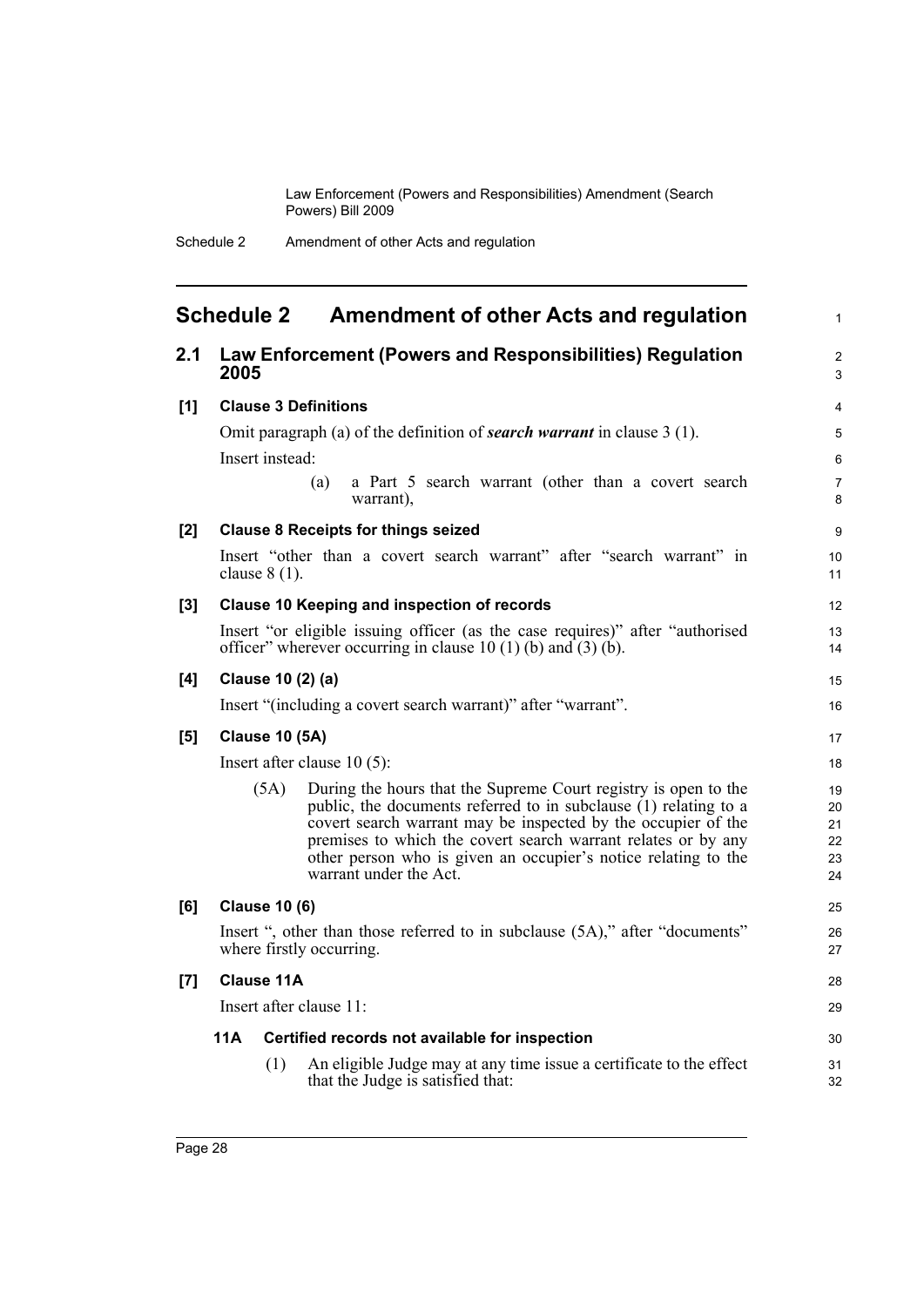Amendment of other Acts and regulation Schedule 2

|     |                                                                                                                               |     | (a) |                              | a document or part of a document referred to in clause 10<br>relating to a covert search warrant contains matter:                                                                                                                                                                                                             | $\mathbf{1}$<br>$\overline{2}$   |
|-----|-------------------------------------------------------------------------------------------------------------------------------|-----|-----|------------------------------|-------------------------------------------------------------------------------------------------------------------------------------------------------------------------------------------------------------------------------------------------------------------------------------------------------------------------------|----------------------------------|
|     |                                                                                                                               |     |     | (i)                          | that could disclose a person's identity, and                                                                                                                                                                                                                                                                                  | 3                                |
|     |                                                                                                                               |     |     | (ii)                         | that, if disclosed, is likely to jeopardise that or any<br>other person's safety, or                                                                                                                                                                                                                                          | 4<br>5                           |
|     |                                                                                                                               |     | (b) |                              | a document or part of a document referred to in clause 10<br>contains matter that, if disclosed, may seriously<br>compromise the investigation of any matter.                                                                                                                                                                 | 6<br>$\overline{7}$<br>8         |
|     |                                                                                                                               | (2) |     | clause $10(5A)$ .            | The document or part of the document to which the certificate<br>relates is not to be made available for inspection under                                                                                                                                                                                                     | 9<br>10<br>11                    |
|     | (3)<br>The certificate is to be kept with the document to which it relates.                                                   |     |     |                              | 12                                                                                                                                                                                                                                                                                                                            |                                  |
|     |                                                                                                                               | (4) |     | investigation of any matter. | An eligible Judge (whether or not the one that issued the<br>certificate) may revoke the certificate if satisfied (after<br>consideration of submissions from any interested party) that<br>disclosure of the matter to which it relates is no longer likely to<br>jeopardise any person's safety or seriously compromise the | 13<br>14<br>15<br>16<br>17<br>18 |
| 2.2 |                                                                                                                               |     |     |                              | New South Wales Crime Commission Act 1985 No 117                                                                                                                                                                                                                                                                              | 19                               |
|     | <b>Section 11 Search warrants</b>                                                                                             |     |     |                              |                                                                                                                                                                                                                                                                                                                               | 20                               |
|     | Insert after section 11 $(5)$ :                                                                                               |     |     |                              |                                                                                                                                                                                                                                                                                                                               | 21                               |
|     |                                                                                                                               |     |     |                              | Note. Covert search warrants may be obtained under Part 5 of the Law<br>Enforcement (Powers and Responsibilities) Act 2002.                                                                                                                                                                                                   | 22<br>23                         |
| 2.3 | Terrorism (Police Powers) Act 2002 No 115                                                                                     |     |     | 24                           |                                                                                                                                                                                                                                                                                                                               |                                  |
| [1] | Sections 27OA and 27OB                                                                                                        |     |     |                              | 25                                                                                                                                                                                                                                                                                                                            |                                  |
|     | Insert after section 270:                                                                                                     |     |     |                              |                                                                                                                                                                                                                                                                                                                               | 26                               |
|     | <b>270A</b><br>Operation of electronic and other equipment at premises and<br>removal of things from premises for examination |     |     |                              |                                                                                                                                                                                                                                                                                                                               | 27<br>28                         |
|     |                                                                                                                               | (1) |     |                              | An eligible person (within the meaning of section 27O) executing<br>or assisting in the execution of a warrant may:                                                                                                                                                                                                           | 29<br>30                         |
|     |                                                                                                                               |     | (a) |                              | bring to the premises the subject of the warrant any<br>electronic and other equipment reasonably necessary for<br>the examination of a thing found at the premises, and                                                                                                                                                      | 31<br>32<br>33                   |
|     |                                                                                                                               |     | (b) |                              | operate any such equipment (or equipment already at those<br>premises) to examine a thing found at the premises in order                                                                                                                                                                                                      | 34<br>35                         |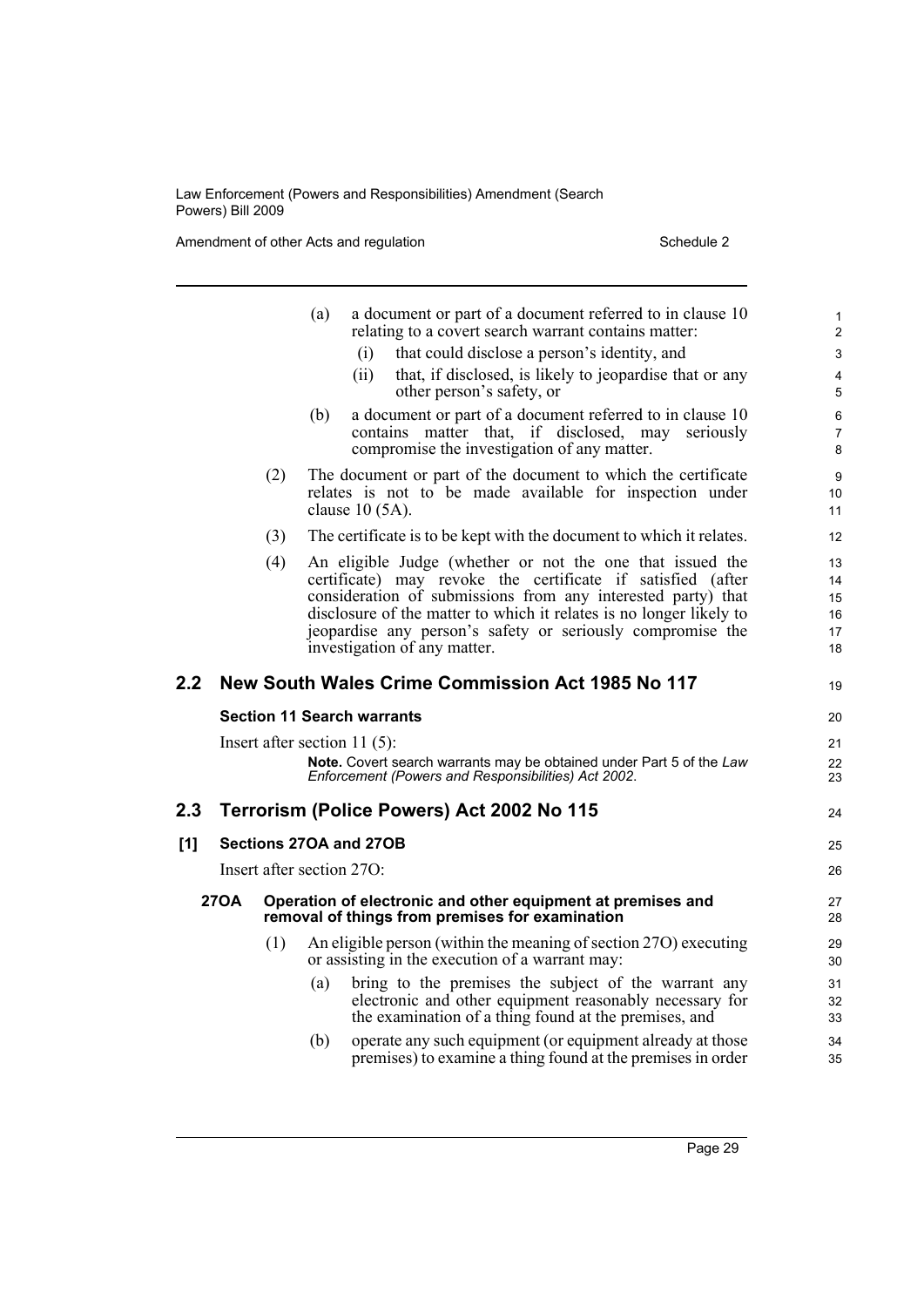Schedule 2 Amendment of other Acts and regulation

to determine whether it is or contains a thing that may be seized under the warrant, and

- (c) move a thing found at the premises to another place (for up to 7 working days) for examination in order to determine whether it is or contains a thing that may be seized under the warrant if the occupier of the premises consents or if:
	- (i) it is significantly more practicable to do so having regard to the timeliness and cost of examining the thing at another place and the availability of expert assistance, and
	- (ii) there are reasonable grounds to suspect it contains or constitutes a thing that may be seized under the warrant.
- (2) If a thing is moved to another place for examination under this section, an authorised officer may authorise the removal of the thing for an additional period (not exceeding 7 working days at any one time) if satisfied that the additional period is required to determine whether it is or contains a thing that may be seized under the warrant.
- (3) The authorised officer may only authorise the removal of a thing for a period exceeding a total of 28 days if satisfied that it is justified on the basis that there are exceptional circumstances in the case.
- (4) The limitation imposed by this section on the period that a thing may be removed to another place ceases when it is determined that it is or contains a thing that may be seized under the warrant.
- (5) This section does not authorise the operation of equipment already at the premises the subject of the warrant to examine a thing unless the person operating the equipment has reasonable grounds to believe that the examination can be carried out without damaging the equipment or the thing.

#### **27OB Access to and downloading of data from computers (including access to computers outside premises the subject of a warrant)**

- (1) An eligible person (within the meaning of section 27O) executing or assisting in the execution of a warrant may operate equipment at the premises the subject of the warrant to access data (including data not held at the premises the subject of the warrant) if the person believes on reasonable grounds that the data might be data that could be seized under the warrant.
- (2) The person executing or assisting in the execution of the warrant may: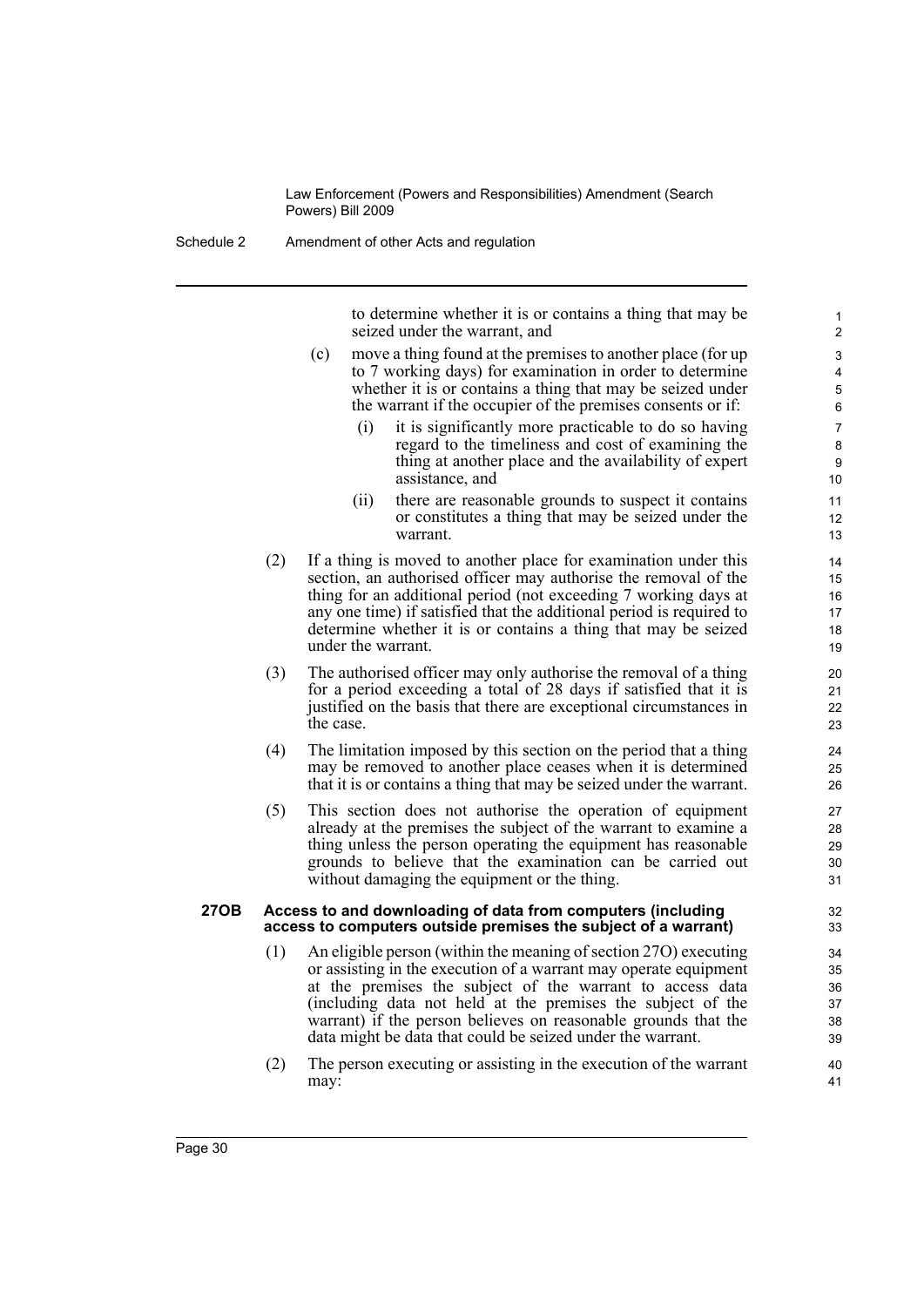Amendment of other Acts and regulation Schedule 2

- (a) copy any accessed data to a disk, tape or other data storage device brought to the premises, and (b) with the approval of the occupier of the premises, copy any accessed data to a disk, tape or other data storage device already at the premises, and (c) take the disk, tape or other data storage device from the premises to examine the accessed data to determine whether it (or any part of it) is data that could be seized under the warrant. (3) The person executing or assisting in the execution of the warrant may operate the equipment to put any such data in documentary form and seize the document so produced. (4) The person executing or assisting in the execution of the warrant may seize the equipment and any disk, tape or other data storage device: (a) if it is not practicable to exercise the powers referred to in subsection (2) or (3) in relation to the data, or (b) if possession by the occupier of the equipment or device could constitute an offence. (5) This section does not authorise the operation of equipment already at the premises the subject of the warrant to access data unless the person operating the equipment has reasonable grounds to believe that the equipment can be operated without damaging the equipment or the data. **[2] Section 27W Destruction of records** Insert "(other than data of a kind referred to in section 27OB)" after "record" in section 27W (1). **[3] Section 27W (6)–(8)** Insert after section 27W (5): (6) The responsible officer for an authority must arrange for the removal of any data obtained by the exercise of a power referred to in this section by a member of the authority from any device under the control of the authority and the destruction of any other reproduction of the data in the control of the authority if the responsible officer is satisfied that the data is data that could not be seized under the warrant. 1 2 3 4 5 6 7 8 9  $10$ 11 12 13 14 15 16 17 18 19 20 21 22 23  $24$ 25 26 27 28 29 30 31 32 33  $34$ 35 36 37
	- (7) In subsection (6), *responsible officer for an authority* means the following:
		- Page 31